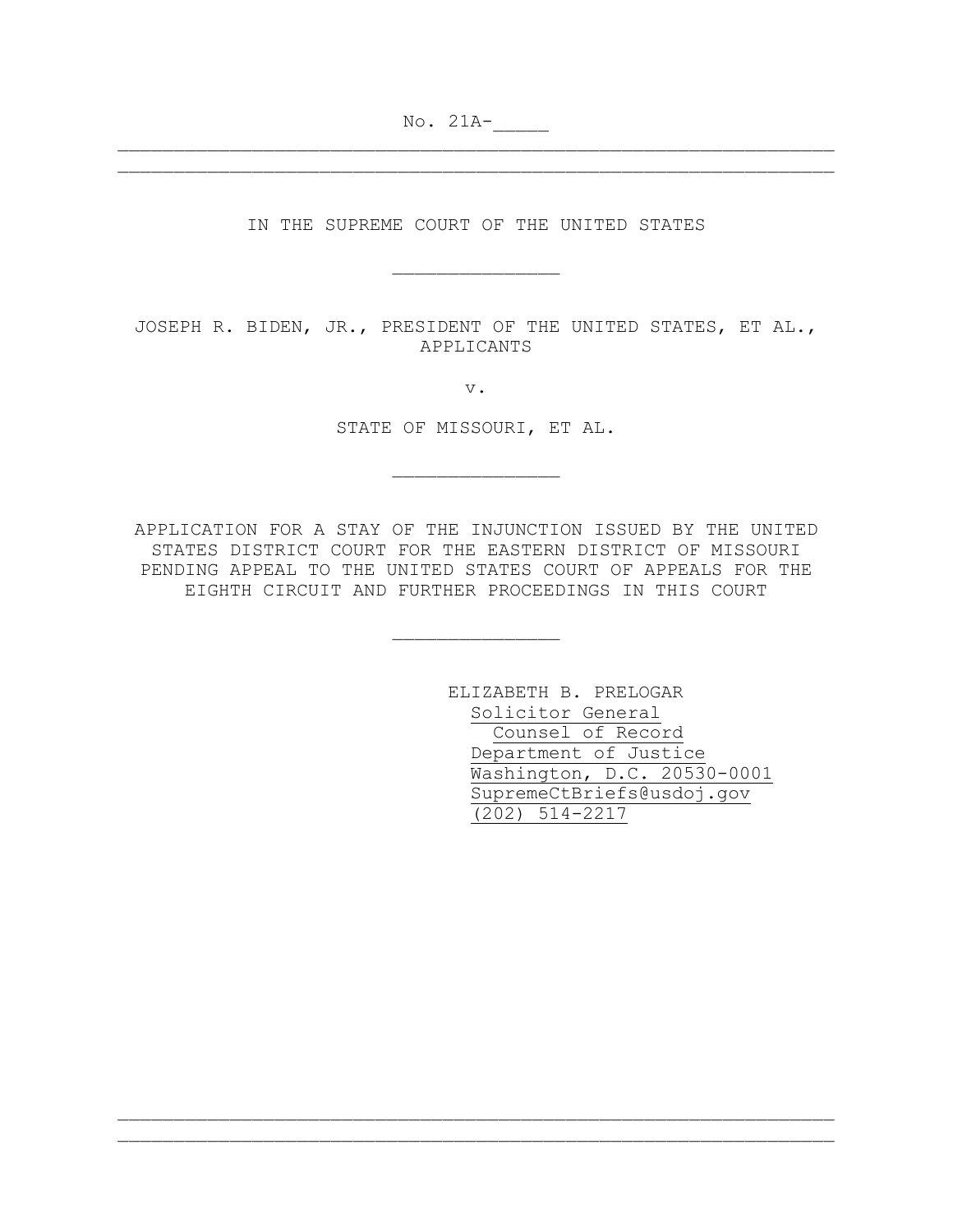# PARTIES TO THE PROCEEDING

The applicants (defendants-appellants below) are Joseph R. Biden, Jr., in his official capacity as President of the United States; Xavier Becerra, in his official capacity as Secretary of the United States Department of Health and Human Services; Chiquita Brooks-LaSure, in her official capacity as Administrator for the Centers for Medicare & Medicaid Services; Meena Seshamani, in her official capacity as Deputy Administrator and Director of Center for Medicare; Daniel Tsai, in his official capacity as Deputy Administrator and Director of Center for Medicaid and CHIP Services; the United States; the United States Department of Health and Human Services; and the Centers for Medicare & Medicaid Services.

The respondents (plaintiffs-appellees below) are the States of Alaska, Arkansas, Kansas, Iowa, Missouri, Nebraska, New Hampshire, North Dakota, South Dakota, and Wyoming.

(I)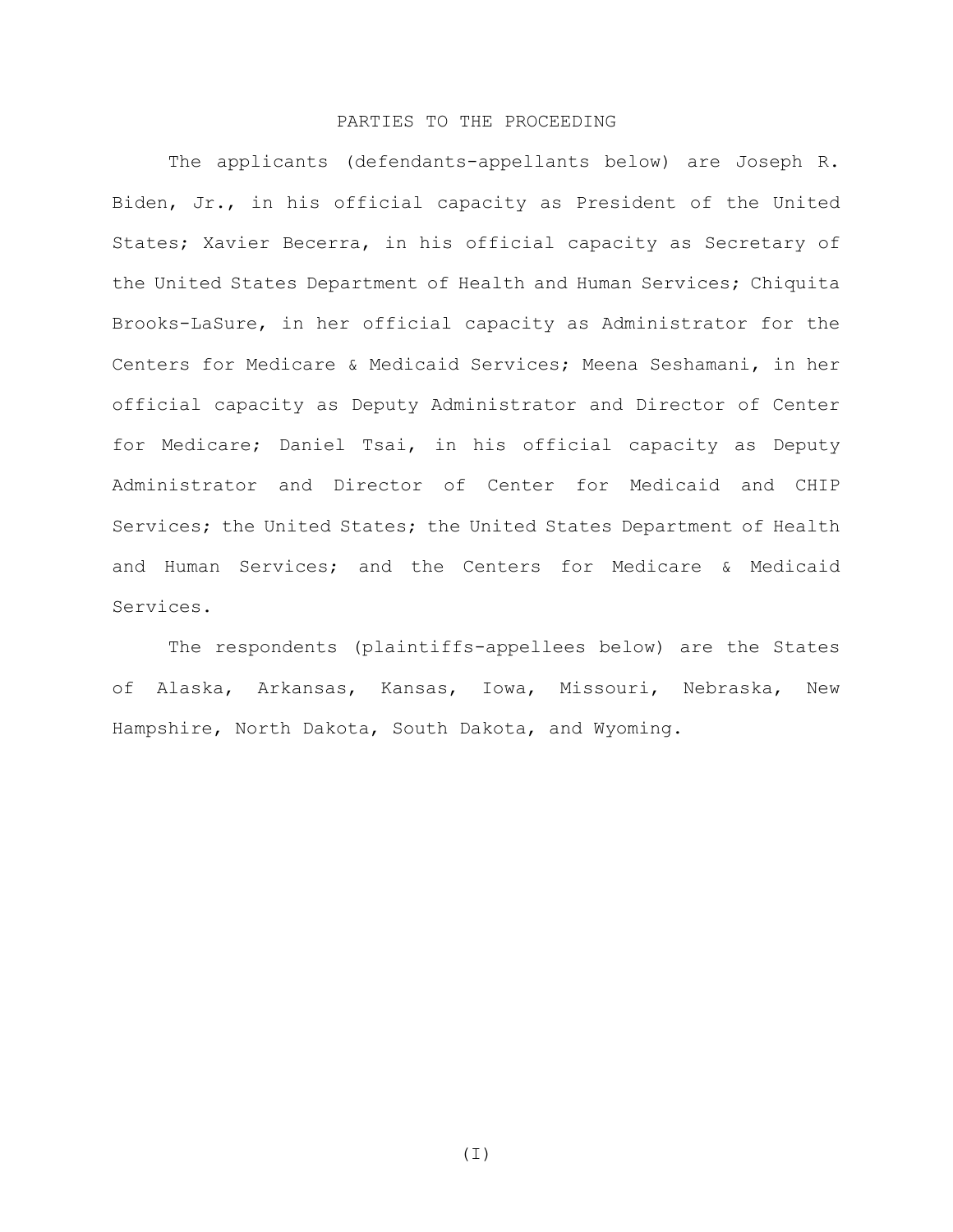IN THE SUPREME COURT OF THE UNITED STATES

\_\_\_\_\_\_\_\_\_\_\_\_\_\_\_

No. 21A-\_\_\_\_\_

JOSEPH R. BIDEN, JR., PRESIDENT OF THE UNITED STATES, ET AL., APPLICANTS

v.

STATE OF MISSOURI, ET AL.

\_\_\_\_\_\_\_\_\_\_\_\_\_\_\_

APPLICATION FOR A STAY OF THE INJUNCTION ISSUED BY THE UNITED STATES DISTRICT COURT FOR THE EASTERN DISTRICT OF MISSOURI PENDING APPEAL TO THE UNITED STATES COURT OF APPEALS FOR THE EIGHTH CIRCUIT AND FURTHER PROCEEDINGS IN THIS COURT

\_\_\_\_\_\_\_\_\_\_\_\_\_\_\_

Pursuant to this Court's Rule 23 and the All Writs Act, 28 U.S.C. 1651, the Solicitor General, on behalf of applicants President Joseph R. Biden, Jr., et al., respectfully applies for a stay of the injunction issued by the United States District Court for the Eastern District of Missouri, pending the consideration and disposition of applicants' appeal from that injunction to the United States Court of Appeals for the Eighth Circuit and, if necessary, pending the filing and disposition of a petition for a writ of certiorari and any further proceedings in this Court.<sup>[1](#page-2-0)</sup>

<span id="page-2-0"></span><sup>1</sup> As explained further below, the government is simultaneously filing an application for a stay of a similar injunction entered by the U.S. District Court for the Western District of Louisiana.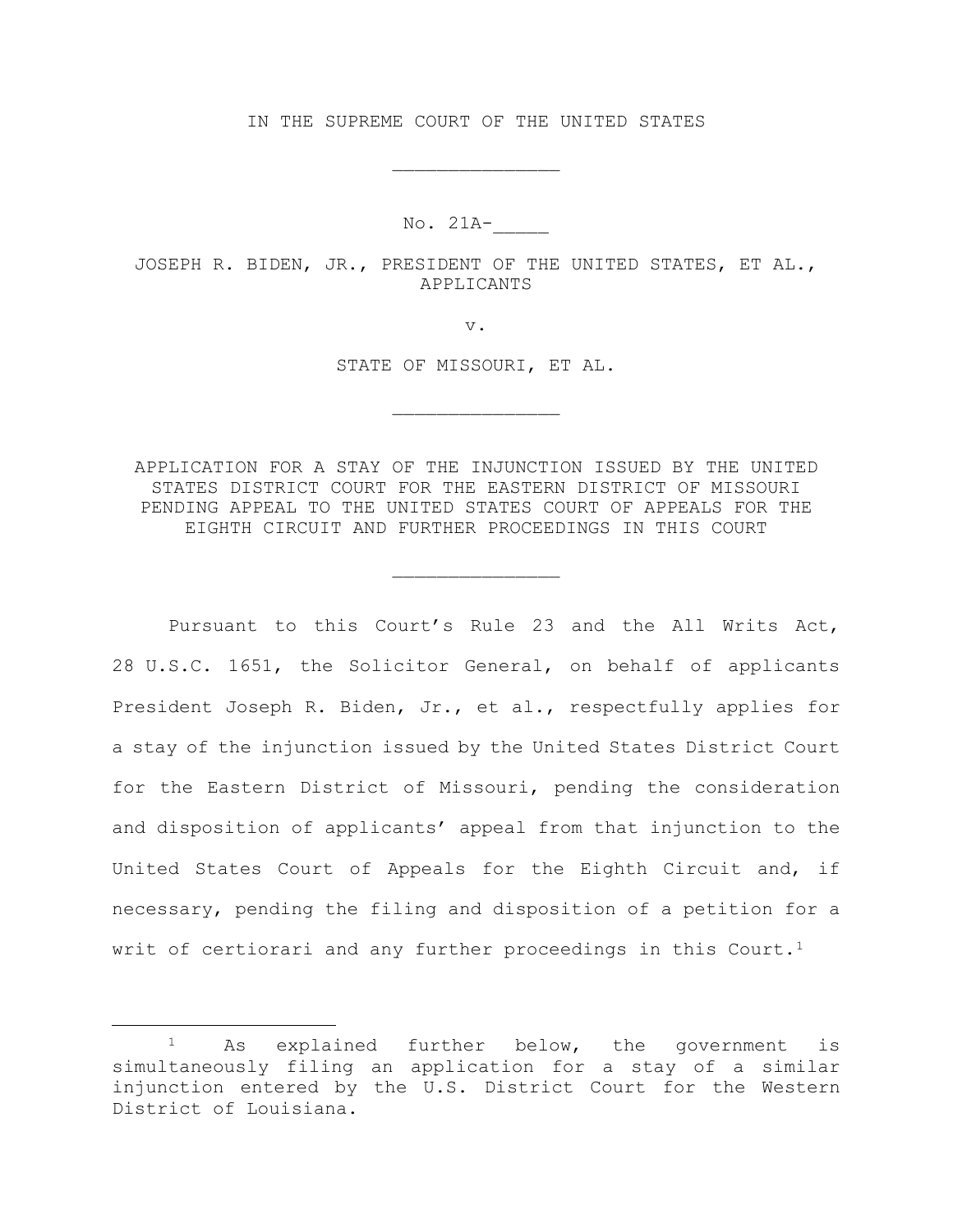In response to an unprecedented pandemic that has killed 800,000 Americans, the Secretary of Health and Human Services exercised his express statutory authority to protect the health and safety of Medicare and Medicaid patients by requiring healthcare facilities that choose to participate in those programs to ensure that their staff are vaccinated (subject to medical and religious exemptions). That requirement will save hundreds or even thousands of lives each month, and the Eleventh Circuit has held that it is a valid exercise of the Secretary's authority. Yet the requirement has been blocked in ten States by the district court's preliminary injunction in this case, which a divided panel of the Eighth Circuit declined to stay in a one-sentence order. This application seeks a stay of that injunction to allow the Secretary's urgently needed health and safety measure to take effect before the winter spike in COVID-19 cases worsens further.

In establishing Medicare and Medicaid, Congress authorized the Secretary to condition healthcare facilities' participation in those programs on compliance with, inter alia, "requirements [that] the Secretary finds necessary in the interest of the health and safety" of patients. 42 U.S.C. 1395x(e)(9) (hospitals). For decades, the Secretary has exercised that authority to require participating healthcare providers to establish active programs for the "prevention" and "control" of "infectious diseases" within their facilities. 42 C.F.R. 482.42 (hospitals).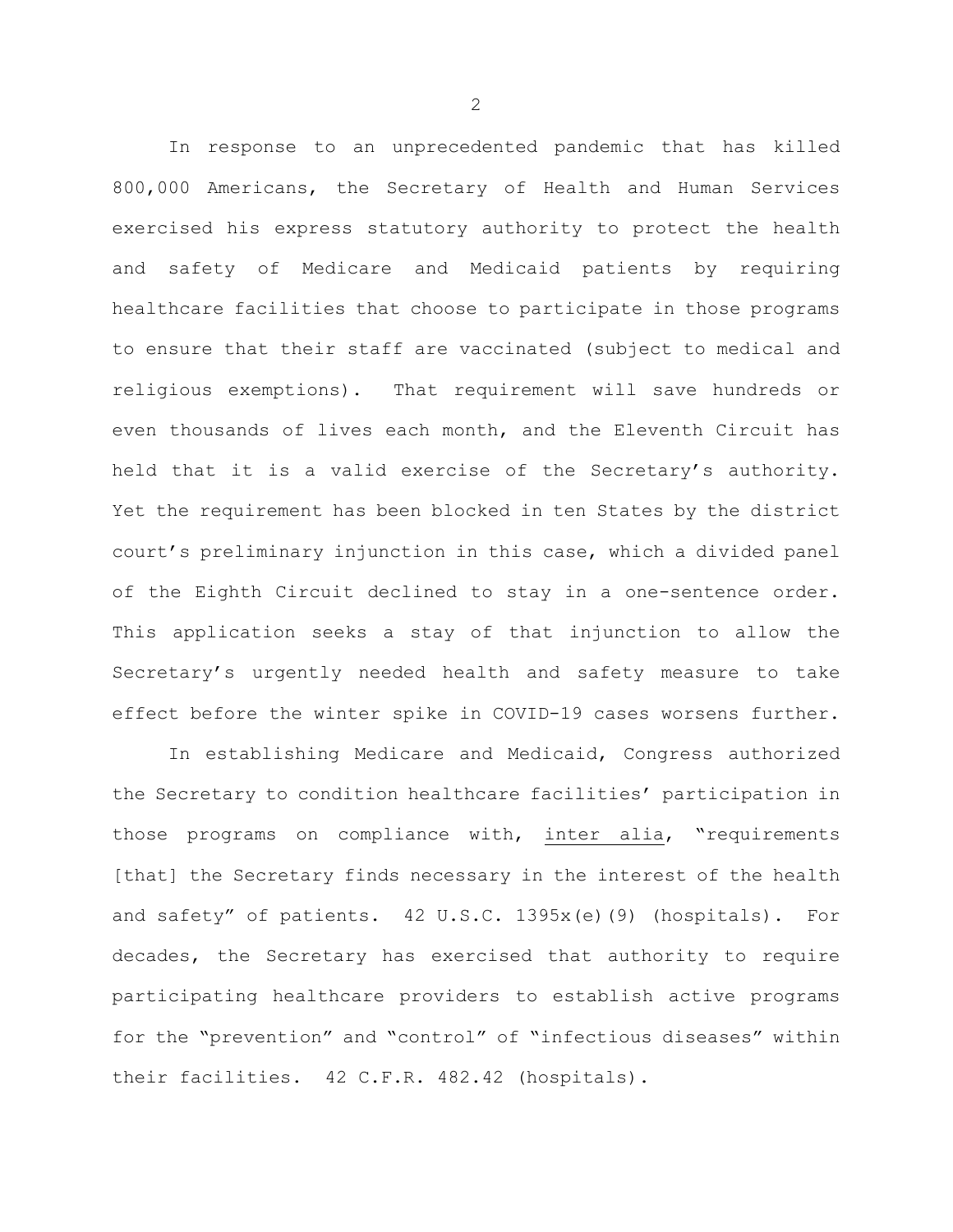In November 2021, the Secretary amended those regulations to address the COVID-19 pandemic. 86 Fed. Reg. 61,555 (Nov. 5, 2021) (App., infra, 37a-109a). At the time, the country was averaging more than 70,000 new COVID-19 cases and more than 1000 COVID-19 deaths per day.<sup>[2](#page-4-0)</sup> In response to that ongoing public health emergency, the Secretary required hospitals, nursing homes, and other healthcare facilities that participate in Medicare and Medicaid to ensure that their workers are vaccinated against COVID-19, subject to medical and religious exemptions. The Secretary explained that this vaccination condition was necessary to protect Medicare and Medicaid patients -- who are particularly vulnerable -- against infection with COVID-19 by staff members who could safely and conscientiously obtain vaccination. Id. at 61,557- 61,569. And he stressed that adding the condition in light of the start of the winter season was critical to preventing outbreaks of the kind that had devastated Medicare- and Medicaid-participating facilities earlier in the pandemic. Id. at 61,584.

Although vaccination requirements have broad support in the healthcare industry, various States challenged the rule in federal district court. The first district court to address the rule denied a preliminary injunction, and the Eleventh Circuit then issued a precedential decision denying an injunction pending

<span id="page-4-0"></span><sup>2</sup> Unless otherwise noted, COVID-19 statistics in this application are drawn from the tracker maintained by the Centers for Disease Control and Prevention (CDC). See CDC, COVID Data Tracker, https://go.usa.gov/xeFyx.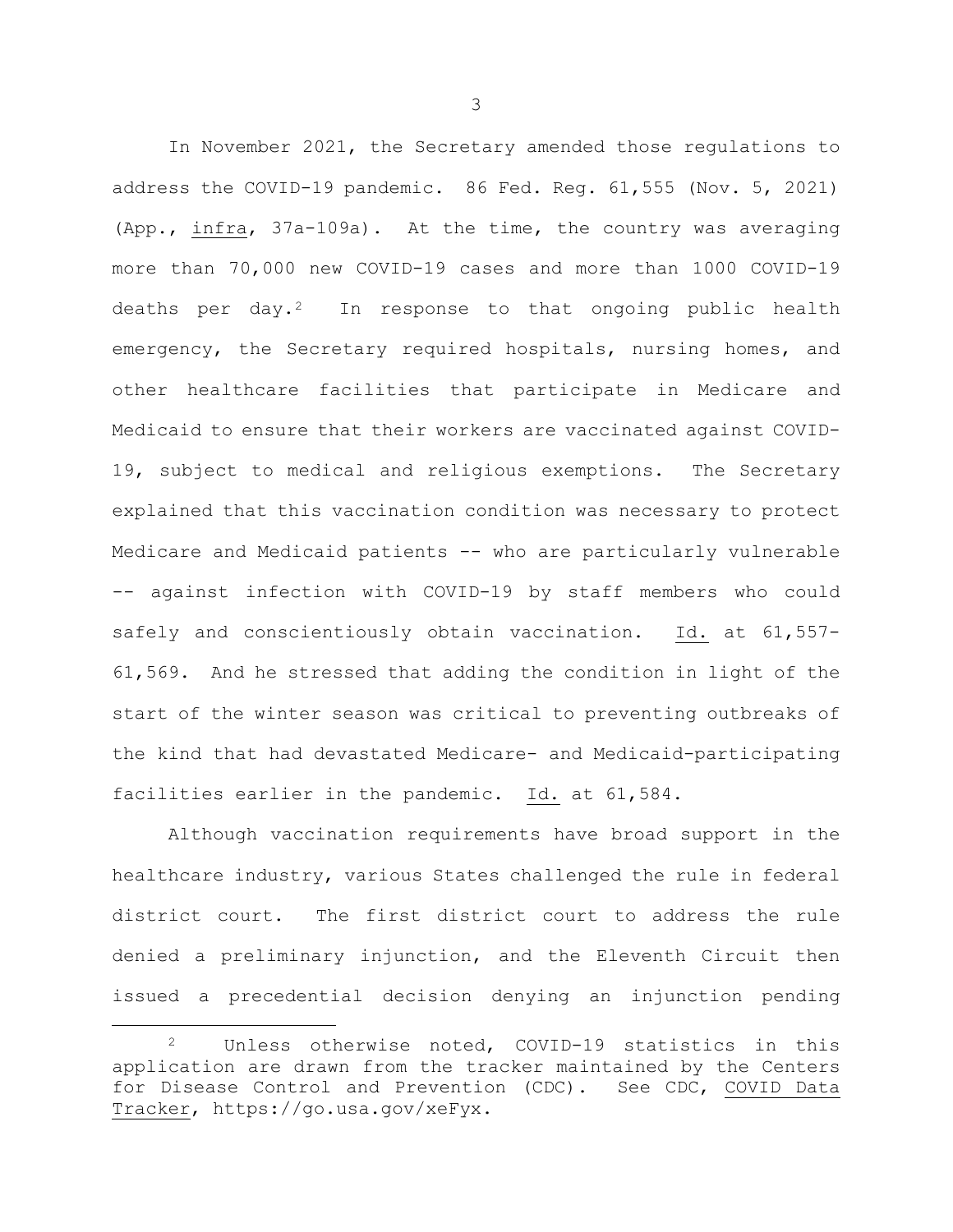appeal. Florida v. Department of Health & Human Servs., No. 21- 14098, 2021 WL 5768796 (11th Cir. Dec. 6, 2021). The Eleventh Circuit held that the rule falls squarely within the Secretary's "express statutory authority to require facilities voluntarily participating in the Medicare or Medicaid programs to meet health and safety standards to protect patients." Id. at \*11. The Eleventh Circuit also concluded that "[i]mposing an injunction to bar enforcement of the [requirement] would harm the public interest in slowing the spread of COVID-19 and protecting the safety of Medicare and Medicaid patients and staff." Id. at \*17.

In this case, in contrast, the district court preliminarily enjoined enforcement of the rule in ten States, and a divided panel of the Eighth Circuit denied the government's motion for a stay pending appeal. App., infra, 1a. And in a third case brought by a different group of States, the Fifth Circuit narrowed a preliminary injunction to apply only within the plaintiff States, but otherwise denied a stay on the ground that the merits presented a "close call" under circuit precedent. Order at 3, Louisiana v. Becerra, No. 21-30734 (Dec. 15, 2021). The government is seeking a stay of that injunction from this Court contemporaneously with the filing of this application. See p. 1, n.1, supra.<sup>[3](#page-5-0)</sup>

<span id="page-5-0"></span><sup>&</sup>lt;sup>3</sup> In a fourth challenge to the vaccination rule at issue here, the Northern District of Texas last night issued a preliminary injunction against application of the rule to Medicare and Medicaid facilities within Texas. See D. Ct. Doc. 53, Texas v. Becerra, No. 21-cv-229 (Dec. 15, 2021).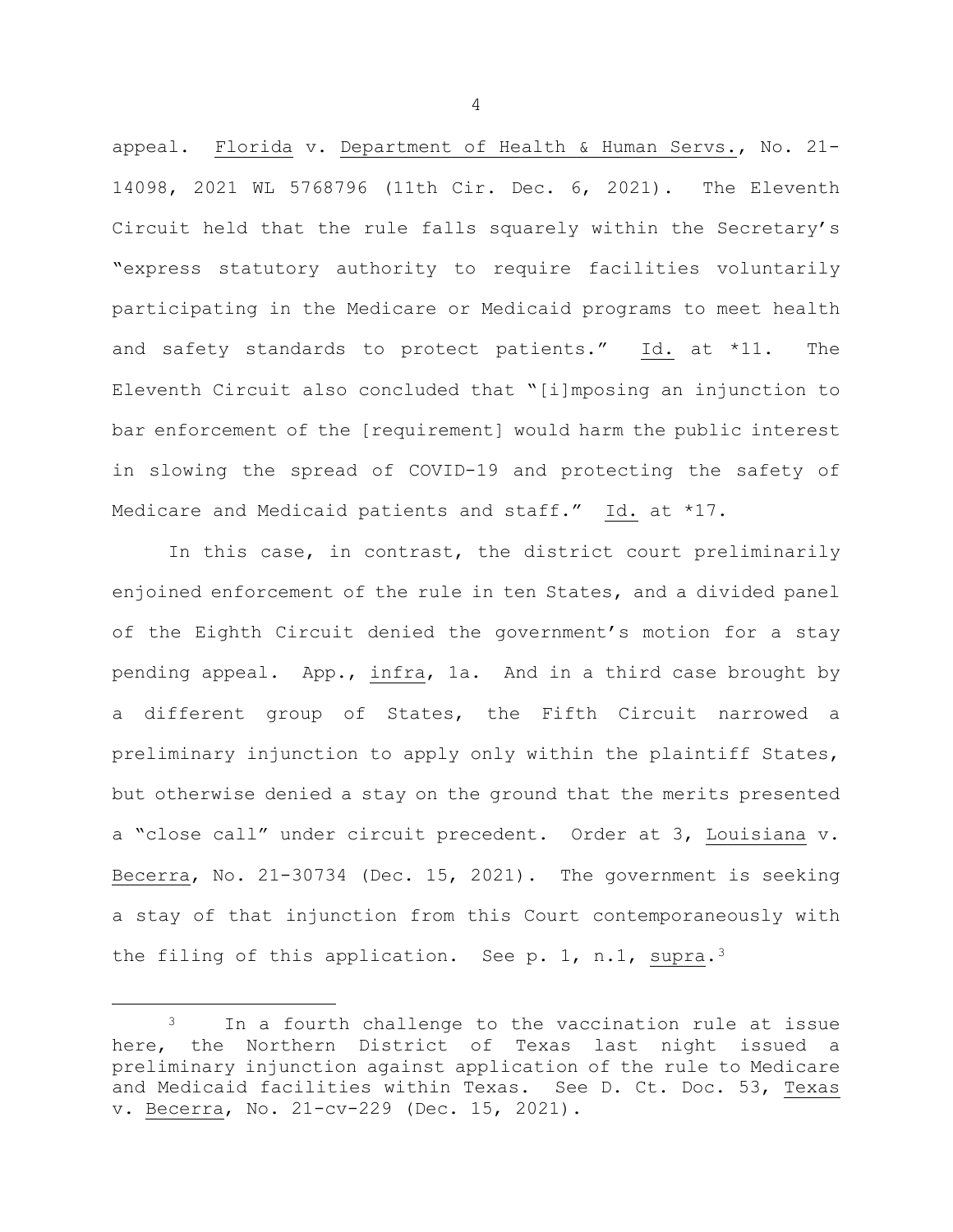This Court should stay the injunctions pending appeal. As the Eleventh Circuit recognized, the vaccine requirement falls squarely within the plain text of the Secretary's statutory authority and complies with all procedural requirements. Indeed, it is difficult to imagine a more paradigmatic health and safety condition than a requirement that workers at hospitals, nursing homes, and other medical facilities take the step that most effectively prevents transmission of a deadly virus to vulnerable patients. The conflicting positions of the courts of appeals make it highly likely that this Court will grant review if the district court's injunction is affirmed. And the exceptionally urgent need to reduce the risk of COVID-19 exposure for Medicare and Medicaid patients given the anticipated winter surge in infections tips the equities overwhelmingly in favor of a stay. Indeed, in the weeks since the Secretary issued the requirement, new COVID-19 cases have already increased by more than 60%, to nearly 120,000 per day. And the highly transmissible Omicron variant, which emerged after the issuance of the rule, threatens to drive up case rates and risks to Medicare and Medicaid patients even higher.

#### **STATEMENT**

#### **A. Statutory and Regulatory Background**

1. Congress spends hundreds of billions of dollars each year to pay for health care under the Medicare and Medicaid programs. See Azar v. Allina Health Servs., 139 S. Ct. 1804, 1808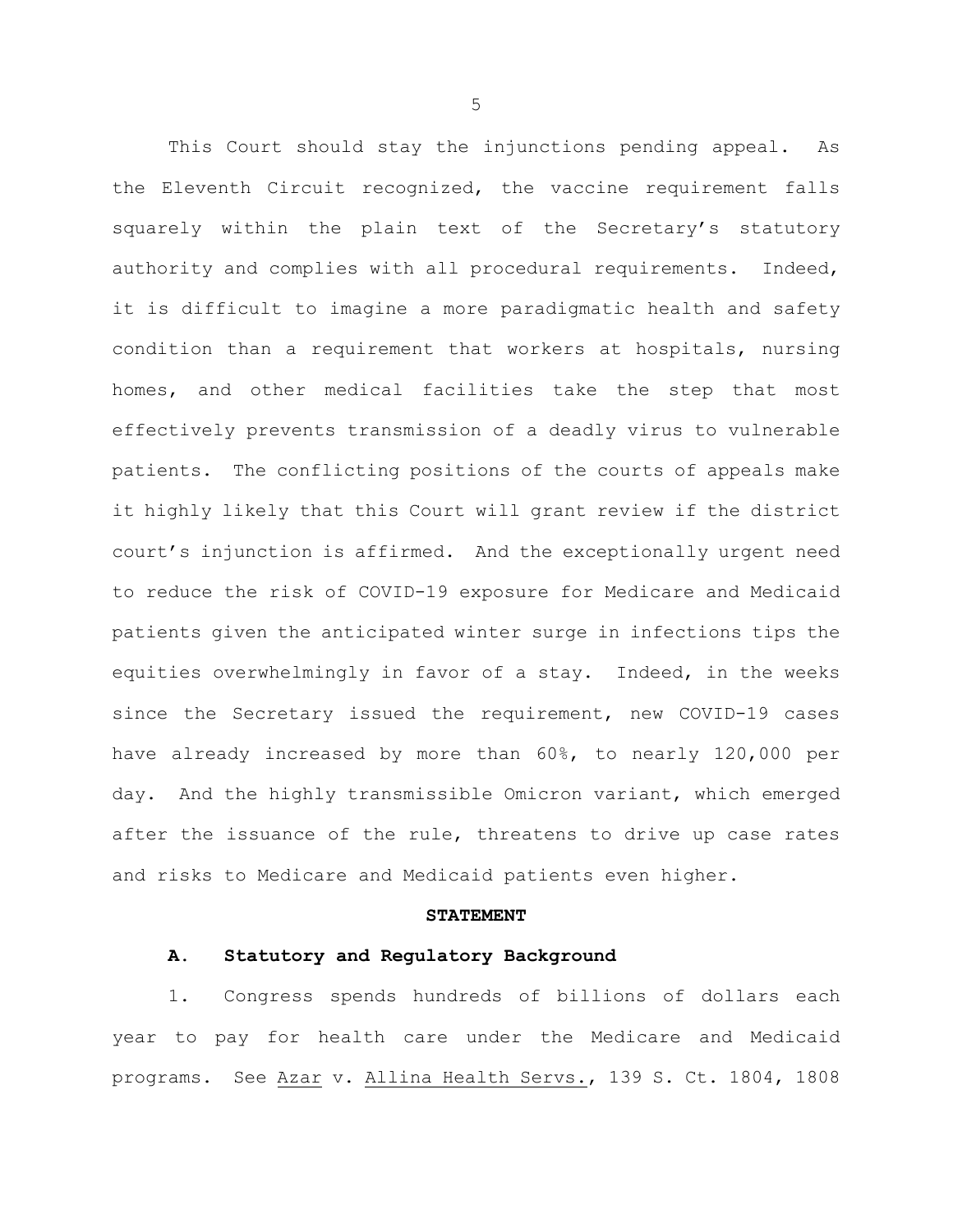(2019). Medicare, which is funded entirely by the federal government, covers individuals who are 65 or older or who have specified disabilities. See ibid. Medicaid, which is funded by the federal government and States, covers eligible low-income individuals, including those who are elderly, pregnant, or disabled. See Pharmaceutical Research & Mfrs. of Am. v. Walsh, 538 U.S. 644, 650-651 & n.5 (2003).

Medicare and Medicaid beneficiaries receive care at a variety of medical facilities, including hospitals, skilled nursing facilities (also known as nursing homes or long-term care facilities), and hospices. To participate in the Medicare or Medicaid program, each of those facilities must enter into a provider agreement and meet specified conditions of participation. E.g., 42 U.S.C. 1395cc, 1396a(a)(27).

Congress charged the Secretary with ensuring that facilities participating in Medicare and Medicaid adequately protect the health and safety of their patients. For example, the Medicare statute authorizes payments for "hospital services," 42 U.S.C. 1395d(a), and defines a "hospital" as an institution that meets such "requirements as the Secretary finds necessary in the interest of the health and safety of individuals who are furnished services in the institution," 42 U.S.C. 1395x(e)(9); see, e.g., 42 U.S.C. 1395i-3(d)(4)(B) (providing that a "skilled nursing facility must meet" such "requirements relating to the health, safety, and well-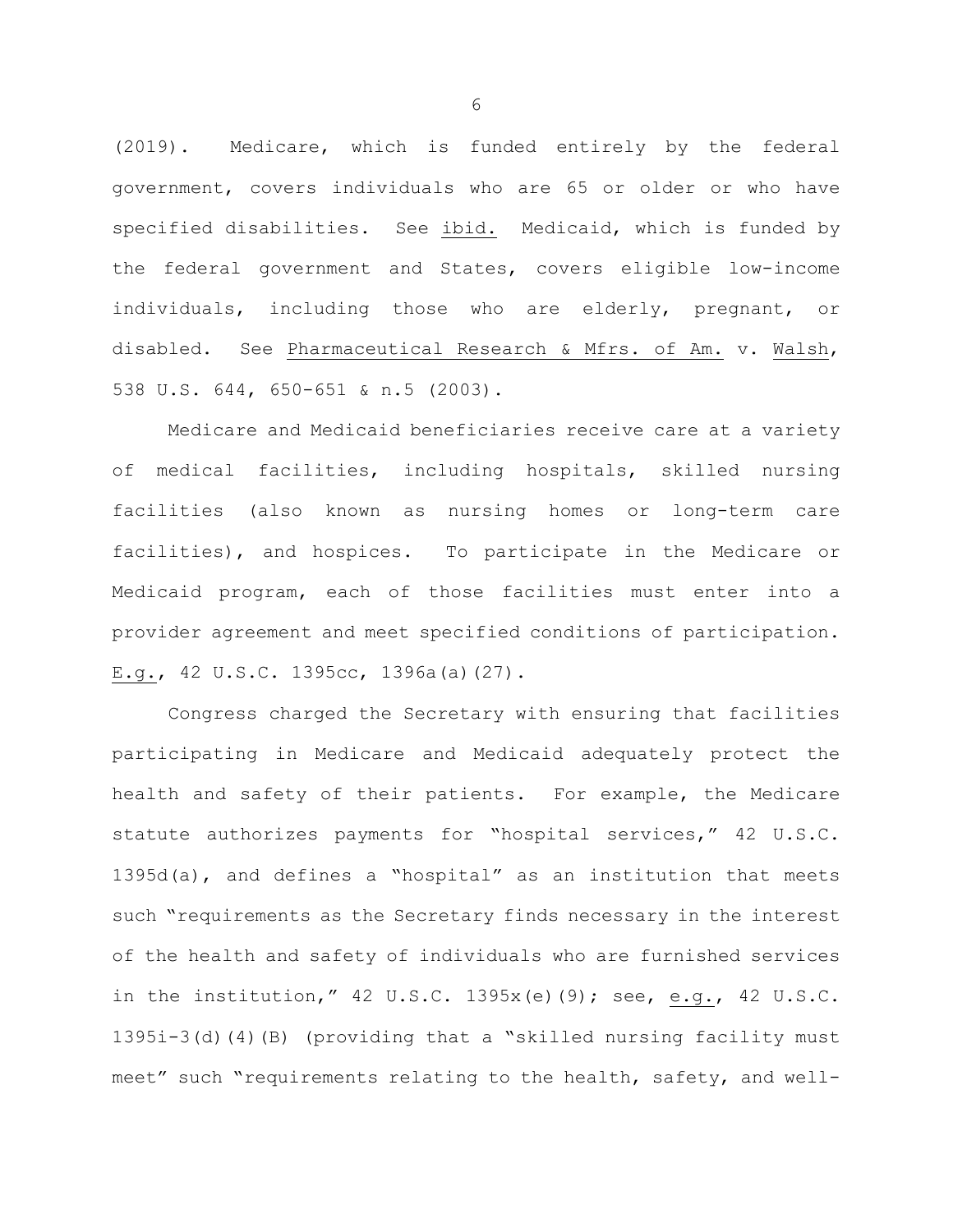being of residents or relating to the physical facilities thereof as the Secretary may find necessary"). The Medicaid statute also imposes health and safety requirements, see, e.g., 42 U.S.C. 1396r(d)(4)(B), or incorporates by cross-reference analogous Medicare standards for certain types of facilities, see, e.g., 42 U.S.C. 1396d(h) (psychiatric hospitals); 42 U.S.C. 1396d(l)(1) (rural health clinics); 42 U.S.C. 1396d(o) (hospices).

The Secretary has exercised those authorities to promulgate regulations establishing detailed conditions of participation in Medicare and Medicaid. The regulations address, for example, the qualifications of staff, the condition of the facilities, and other requirements that the Secretary deems necessary to protect patient health and safety. E.g., 42 C.F.R. Pt. 482 (conditions of participation for hospitals). The regulations also "focus a great deal on infection prevention and control standards, often incorporating guidelines as recommended by CDC and other expert groups." 86 Fed. Reg. at 61,568. For example, the regulations have long included a requirement that facilities maintain an "infection prevention and control program designed to provide a safe, sanitary, and comfortable environment and to help prevent the development and transmission of communicable diseases and infections." 42 C.F.R. 483.80 (long-term care facilities); see, e.g., 42 C.F.R. 482.42(a) (hospitals); 42 C.F.R. 416.51(b) (ambulatory surgical centers).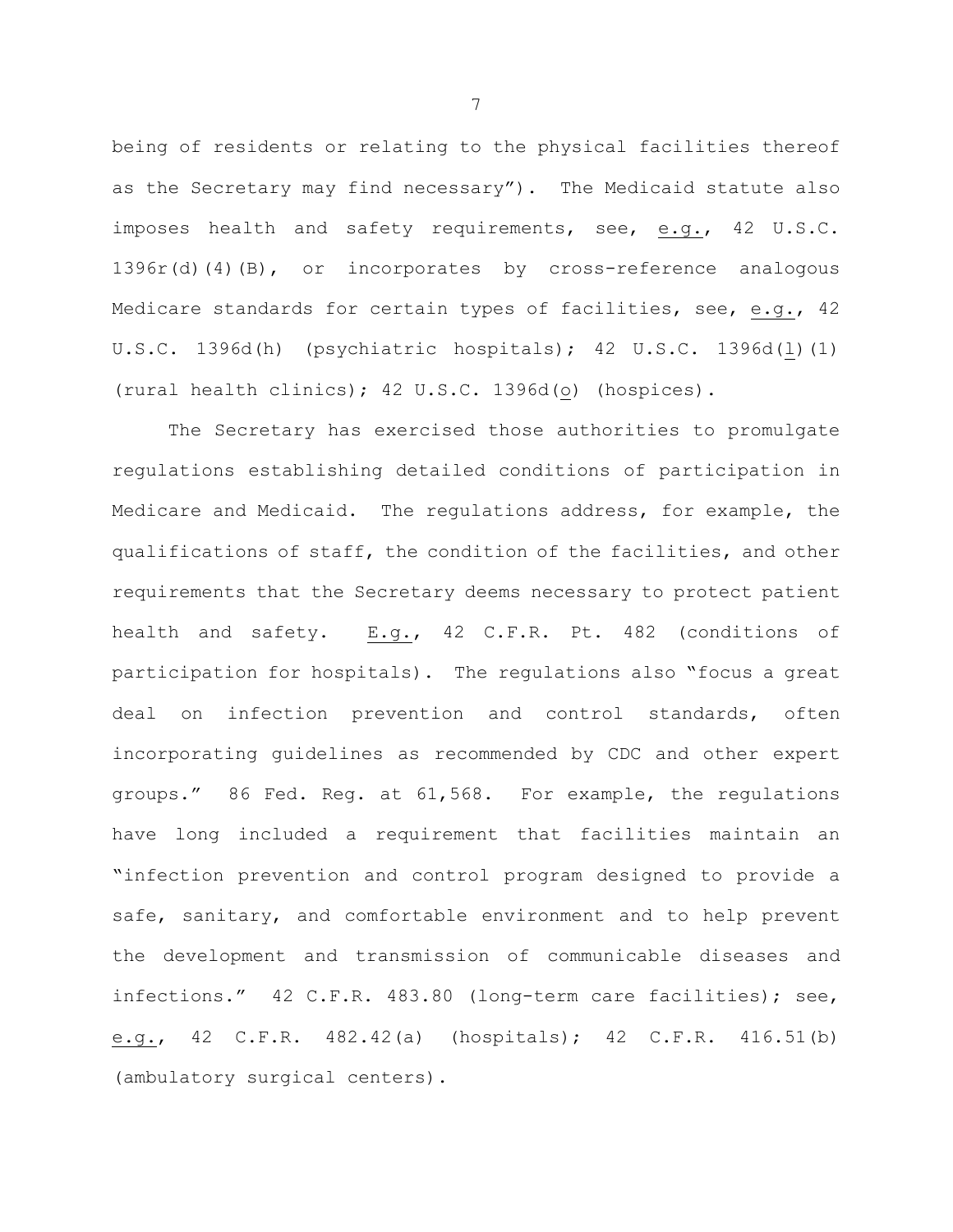2. On September 9, 2021, President Biden announced that the government would be undertaking "new steps to fight COVID-19," including a plan being developed by the Secretary to require vaccinations for workers "who treat patients on Medicare and Medicaid." Remarks on the COVID-19 Response and National Vaccination Efforts, Daily Comp. Pres. Docs., 2021 DCPD No. 00725, at 1-2. On November 5, 2021, the Secretary issued an interim final rule amending existing infection-control regulations and related conditions of participation in Medicare and Medicaid to require that participating facilities ensure that their covered staff are vaccinated against COVID-19. 86 Fed. Reg. at 61,561; see id. at 61,616-61,627 (text of amendments). The rule requires facilities to provide medical and religious exemptions. Id. at 61,572. It also contains exceptions for staff who telework full-time and others who perform infrequent, non-healthcare services. Id. at 61,571. Covered staff were originally required to receive the first dose of a vaccine by December 6, 2021, or to request an exemption by that date. Id. at 61,573. Non-exempt covered staff were to be fully vaccinated by January 4, 2022. Ibid.

a. The Secretary explained that he had determined that "vaccination of staff is necessary for the health and safety of individuals to whom care and services are furnished." 86 Fed. Reg. at 61,561. He observed that vaccination rates remain low in many healthcare facilities. Id. at 61,559. For example, as of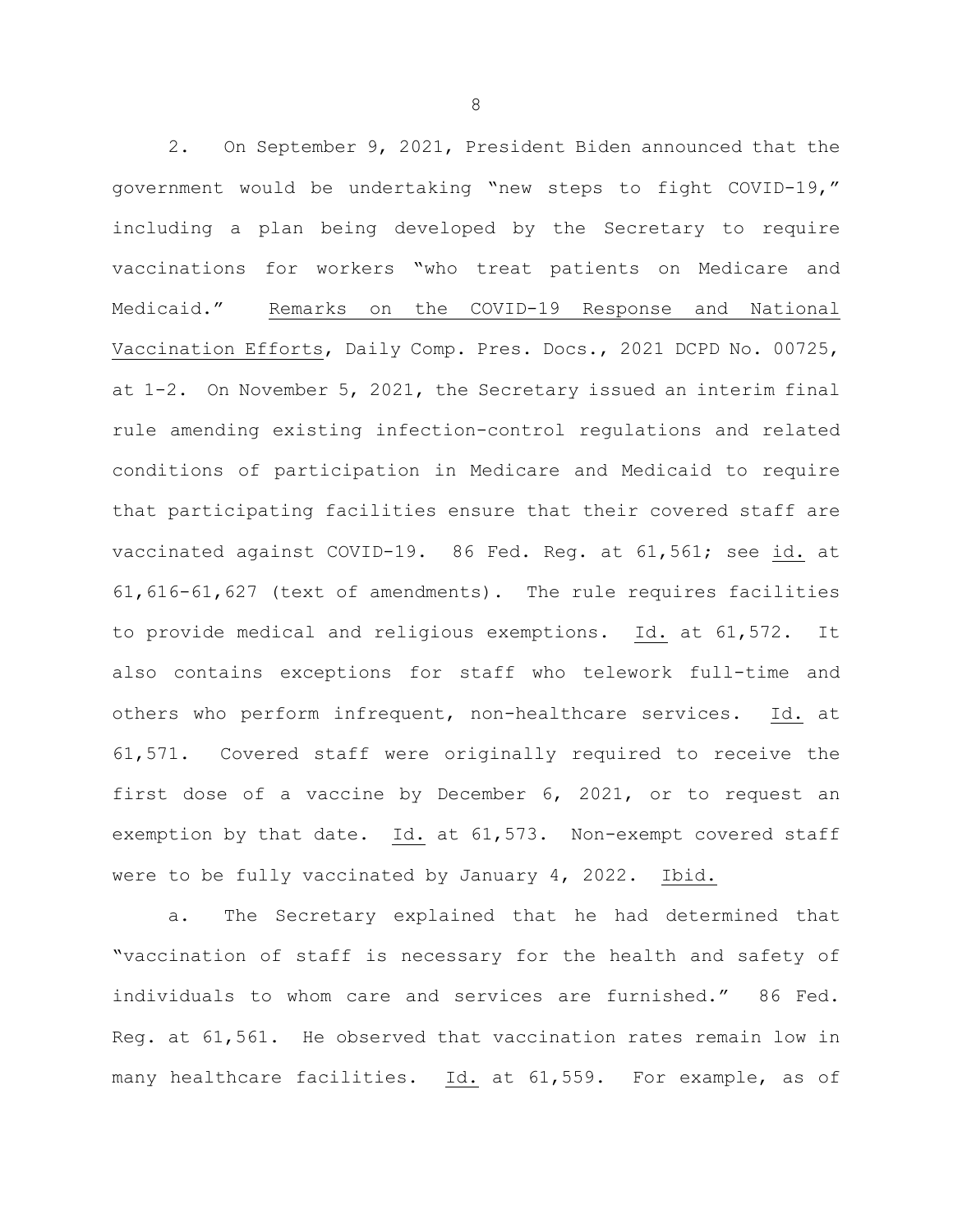mid-September 2021, COVID-19 vaccination rates for hospital staff and long-term care facility staff averaged 64% and 67%, respectively. Ibid.

The Secretary found that unvaccinated staff at healthcare facilities pose a serious threat to the health and safety of patients because the virus that causes COVID-19 is highly transmissible and dangerous. 86 Fed. Reg. at 61,556-61,557. He explained that, unless appropriate protections are implemented, the virus can spread among healthcare workers and from workers to patients. See id. at 61,557 & n.16. He further explained that vaccination substantially diminishes the risk of such transmission by preventing infection and, according to "[e]merging evidence," by lowering the risk of transmission even in the event of "breakthrough infections." Id. at 61,558. By contrast, unvaccinated healthcare workers are at increased risk for infection and therefore at increased risk of exposing their patients and colleagues to the virus. See id. at 61,558 & nn.42- 43 (discussing studies linking unvaccinated staff to increased risk of COVID-19 infection). And because eligibility for the Medicare and Medicaid programs turns on factors such as advanced age and disability, patients covered by those programs frequently face a higher risk of developing severe disease and of experiencing severe outcomes from COVID-19 if infected. Id. at 61,566, 61,609.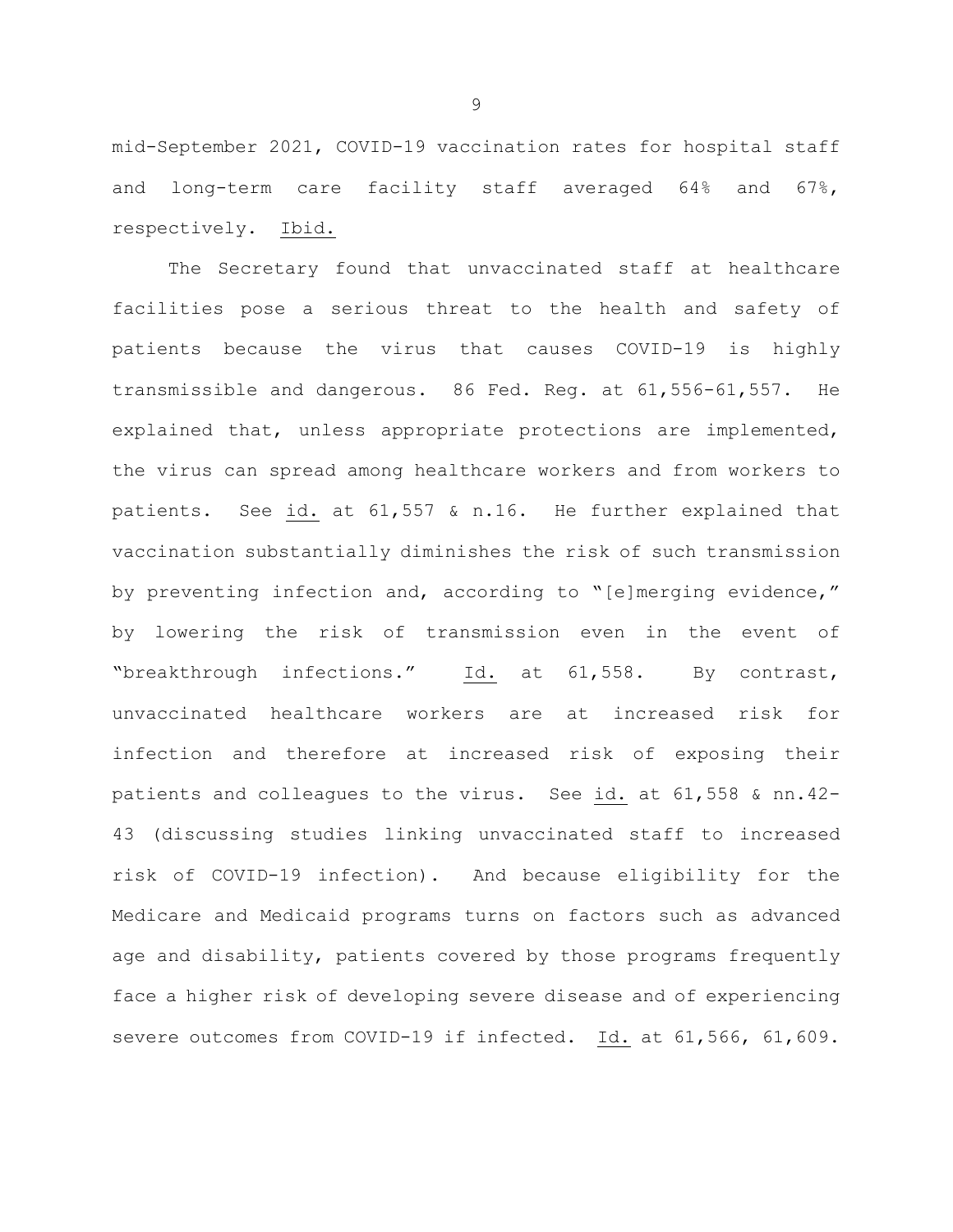The Secretary also found that "[f]ear of exposure to and infection with COVID-19 from unvaccinated health care staff can lead patients to themselves forgo seeking medically necessary care," 86 Fed. Reg. at 61,558, which creates a further "risk[] to patient health and safety," ibid. The Secretary noted reports that individuals are "refusing care from unvaccinated staff," which limits "the extent to which providers and suppliers can effectively meet the health care needs of their patients and residents." Ibid. The Secretary also noted that absenteeism by healthcare staff as a result of "COVID-19-related exposures or illness" has created staffing shortages that have further disrupted patient access to care. Id. at 61,559.

The Secretary emphasized that a vaccination requirement for the facilities covered by the rule is consistent with the recommendation of "more than 50 health care professional societies and organizations," including the American Medical Association and the American Nurses Association (ANA), which had released a joint statement supporting vaccination requirements for healthcare workers. 86 Fed. Reg. at 61,565. Those various organizations "represent[] millions of workers throughout the U.S. health care industry," including "doctors, nurses, pharmacists, physician assistants, public health workers, and epidemiologists as well as long term care, home care, and hospice workers." Ibid. In the joint statement, the organizations urged that "all health care and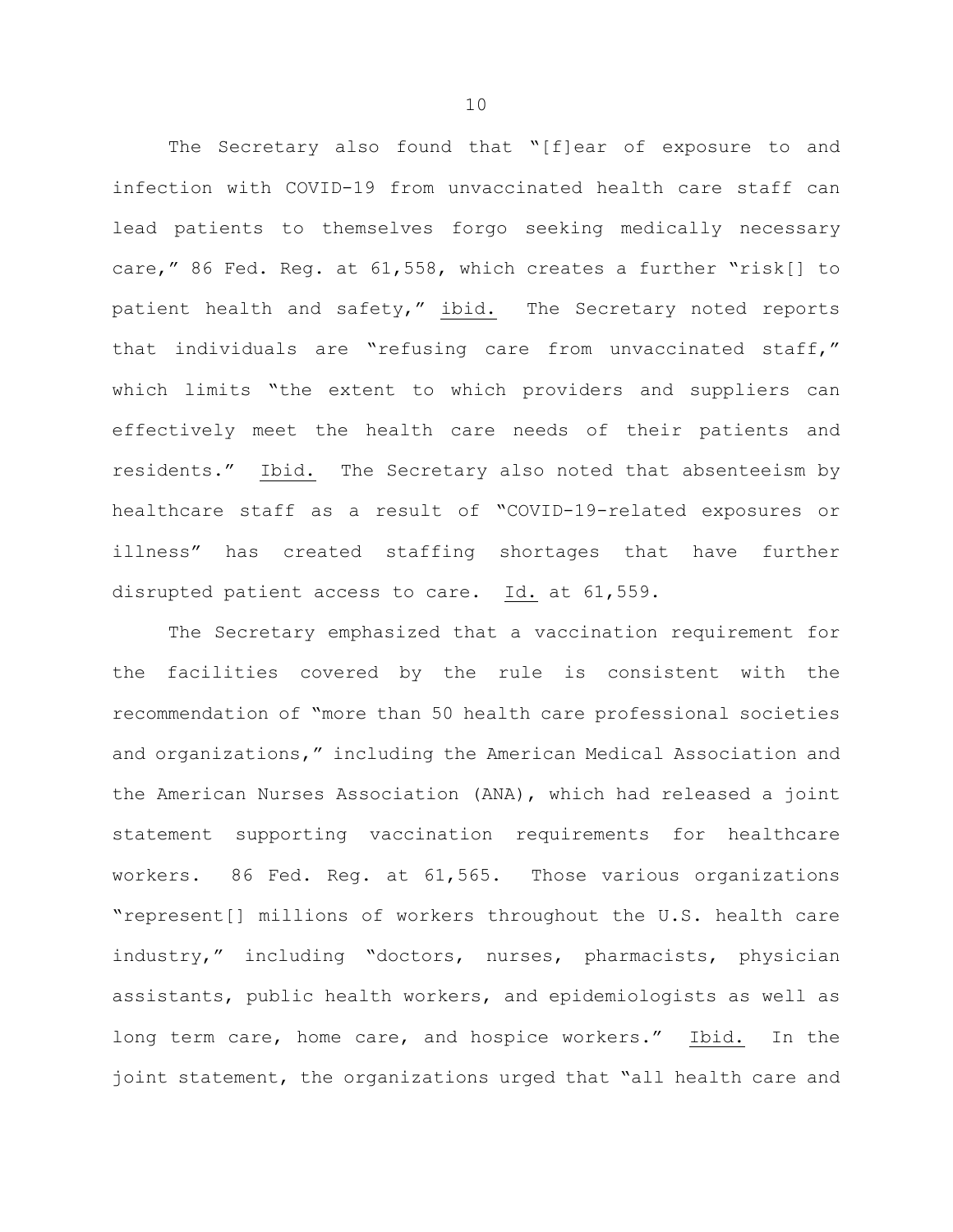long-term care employers require their workers to receive the COVID-19 vaccine." App., infra, 110a-113a (Joint Statement). The organizations explained that this step fulfills "the ethical commitment of all health care workers to put patients as well as residents of long-term care facilities first and take all steps necessary to ensure their health and well-being." Ibid.

b. Notwithstanding that broad support, the Secretary acknowledged the risk that the rule could prompt some healthcare workers to leave their jobs rather than be vaccinated. 86 Fed. Reg. at 61,608. But he found that "many COVID-19 vaccination mandates have already been successfully initiated in a variety of health care settings," and that those examples showed that "very few workers quit their jobs rather than be vaccinated." Id. at 61,569. The Secretary explained, for example, that after the Houston Methodist Hospital system imposed a vaccine requirement, 99.5% of its staff received the vaccine. Ibid. Only 153 of its 26,000 workers resigned rather than receive the vaccine. See id. at 61,569 n.155 (citing article with the relevant figures). Similarly, a Detroit-based health system that imposed a vaccine requirement reported that 98% of its 33,000 workers were fully or partially vaccinated or in the process of obtaining a religious or medical exemption when the requirement went into effect, with exemptions comprising less than 1% of staff members. Id. at 61,569; see id. at 61,566, 61,569 (additional examples).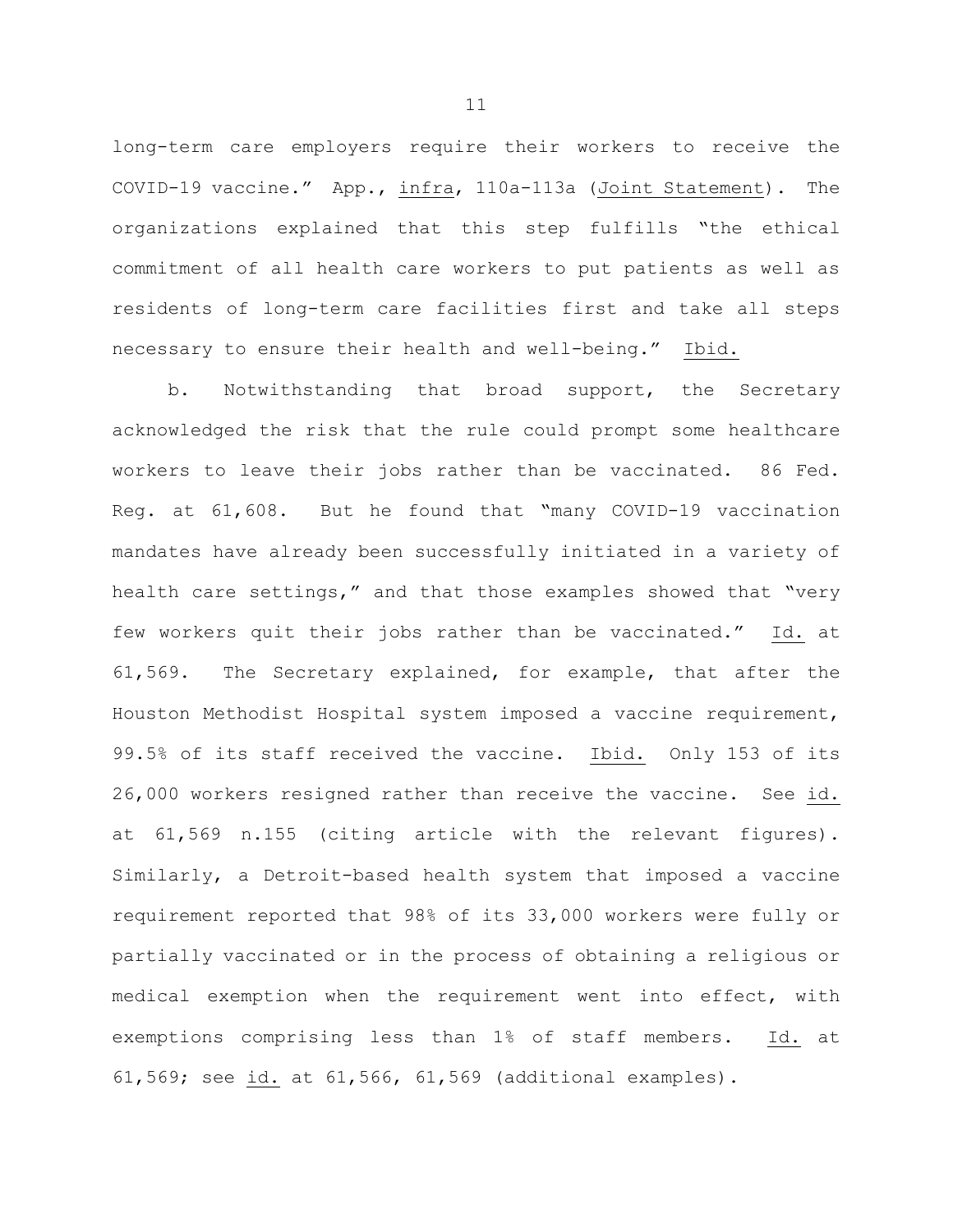The Secretary also noted that any departures by staff to avoid vaccination ought to be "offset by reductions in current staffing disruptions caused by staff illness and quarantines once vaccination is more widespread." 86 Fed. Reg. at 61,608. And although the net effect could not be predicted with certainty given the "many variables and unknowns," the Secretary judged that any disruption from a vaccine requirement would likely be minor in comparison to normal patterns of worker turnover. Ibid.

c. The Secretary issued the rule as an interim final rule with a comment period, finding "good cause" to make the rule effective immediately, without prior notice and comment. 86 Fed. Reg. at 61,586; see 5 U.S.C. 553(b)(B). In doing so, he determined that "it would endanger the health and safety of patients, and be contrary to the public interest," to delay the vaccination requirement. 86 Fed. Reg. at 61,586. The Secretary noted that patients in facilities funded by the Medicare and Medicaid programs are more likely than the general population to suffer severe illness or death from COVID-19, id. at 61,609; that there had already been more than half a million COVID-19 cases among healthcare staff, id. at 61,585; that COVID-19 case rates among staff have grown since the Delta variant's emergence, ibid.; that COVID-19 cases are expected to spike during the winter, id. at 61,584; and that this spike will coincide with flu season, raising the additional danger of combined infections and increased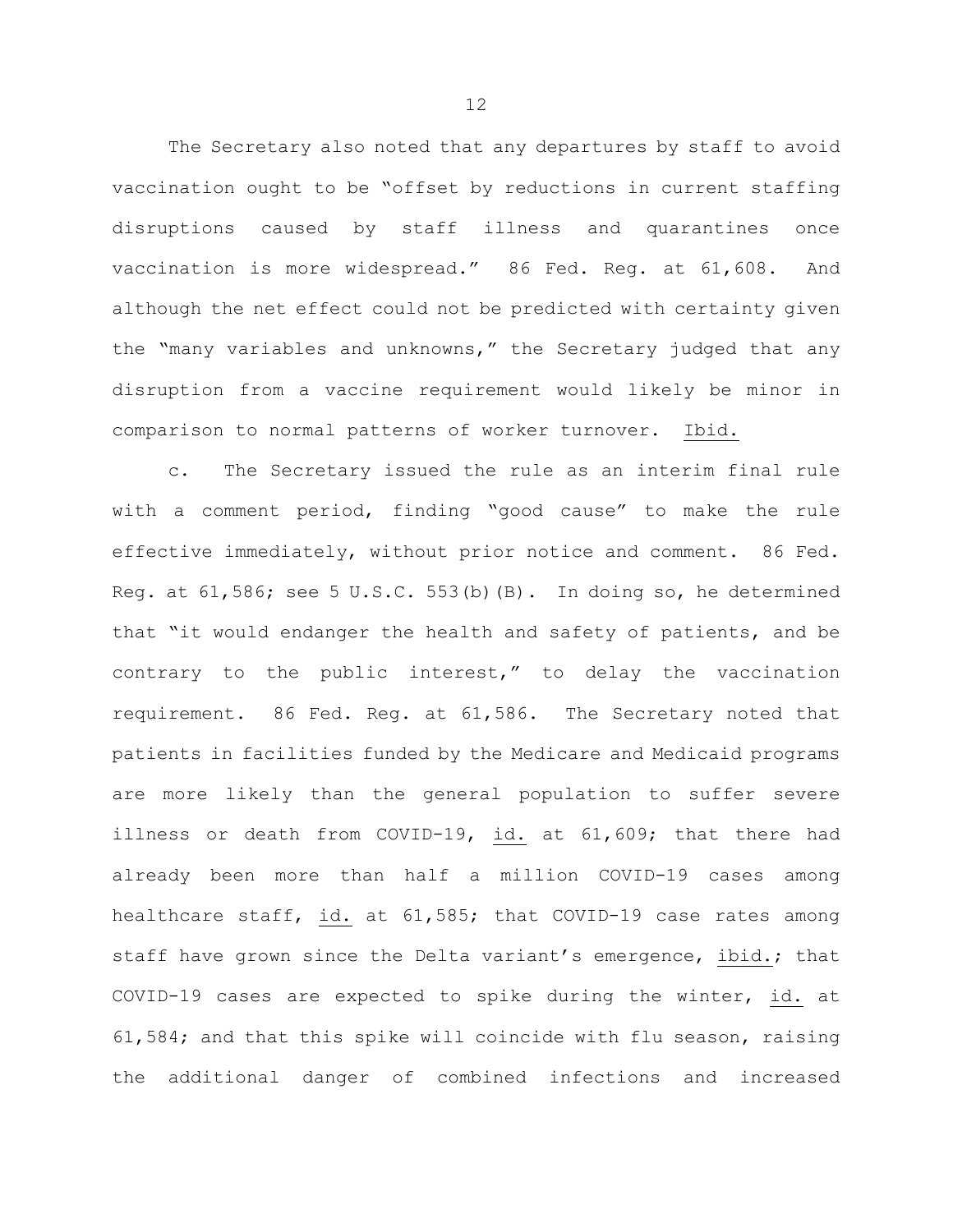pressure on the healthcare system, ibid. The Secretary predicted that the rule will save "several hundred  $* * *$  or perhaps several thousand" lives every month. Id. at 61,612.

d. After issuance of the rule, the Omicron variant emerged. See CDC, Omicron Variant: What You Need to Know, https://go.usa.gov/xeFhz. That variant, which "likely will spread more easily than the original SARS-CoV-2 virus," ibid., increases the danger to Medicare and Medicaid patients and underscores the urgent need for the rule.

# **B. The Present Controversy**

1. On November 10, 2021, respondents -- a group of ten States led by Missouri -- brought this action challenging the rule in the Eastern District of Missouri. App., infra, 6a. On November 29, 2021, the district court preliminarily enjoined enforcement of the rule within those States. Id. at 5a-36a. The court principally reasoned that respondents are "likely to succeed in their argument that Congress has not provided [the Centers for Medicare & Medicaid Services (CMS)] the authority to enact the regulation." Id. at 7a. The court did not identify any basis in the statutory language for that conclusion, and it relegated key portions of the statutory text to a footnote. See id. at 8a n.5. Instead, the court held that the Secretary could not adopt a vaccination requirement without "clear authorization from Congress," id. at 8a, which the court found to be lacking.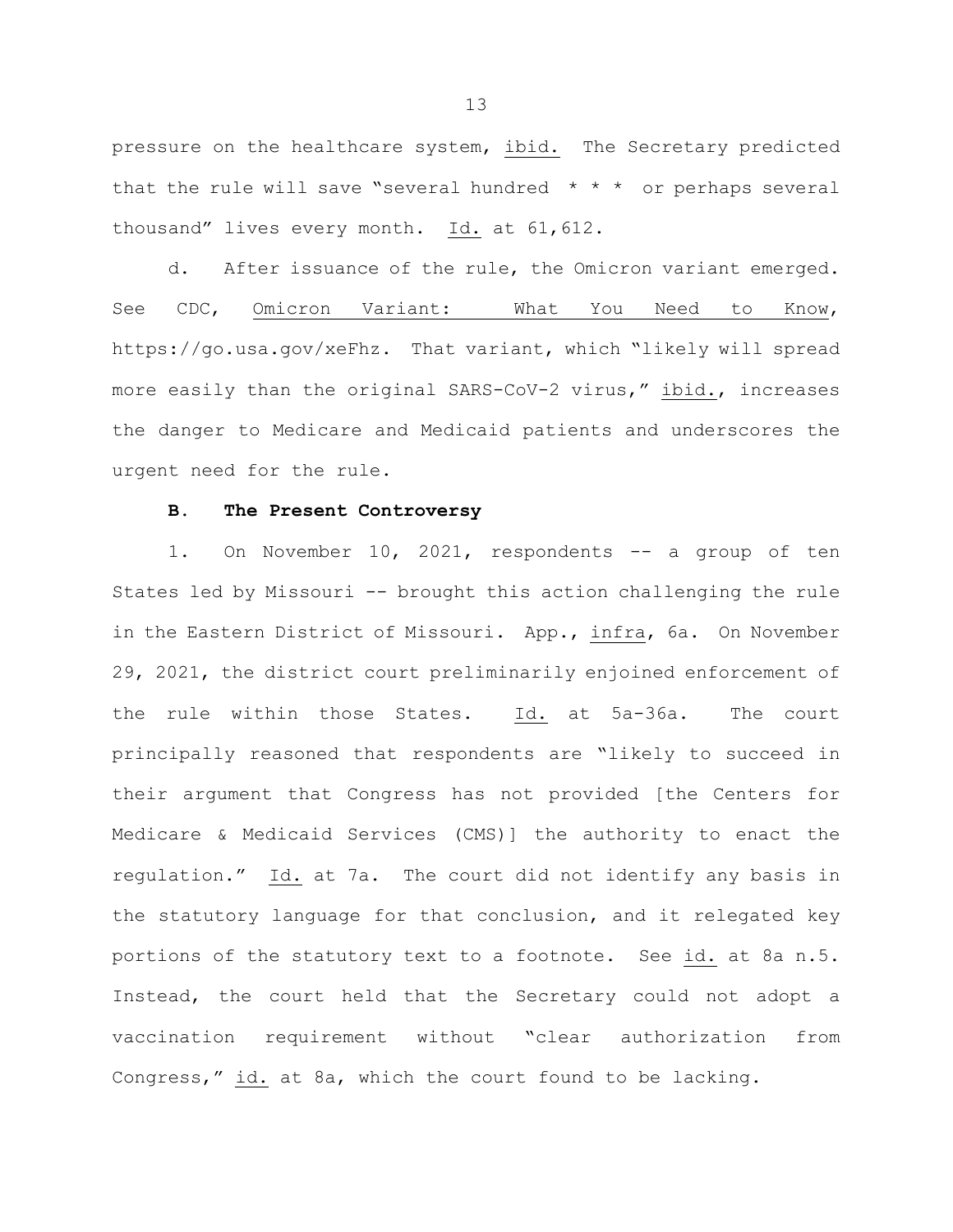The district court also found that respondents were likely to succeed on two other grounds. First, notwithstanding the Secretary's finding that the rule will save hundreds or thousands of lives each month, the court held that the Secretary lacked good cause to issue the rule without prior notice and comment. The court faulted the Secretary for not acting sooner and declared that "COVID no longer poses the dire emergency it once did." App., infra, 15a; see id. at 14a-15a. Second, the court found that respondents are likely to show that the rule is arbitrary and capricious in several respects -- including because the Secretary purportedly failed to give adequate consideration to the "reliance interests" that would be unsettled if the rule caused staffing shortages at healthcare facilities, id. at 24a-27a.

Finally, the district court determined that the remaining factors supported a preliminary injunction. App., infra, 27a-35a. In particular, the court reasoned that respondents would suffer irreparable harm to their "sovereign interests" in enforcing state laws "surrounding vaccination mandates," id. at 28a; to their "quasi-sovereign interests" in the health of their residents, ibid., which the court viewed as threatened by the possibility of staffing shortages, see id. at 29a-31a; and to their "proprietary interests" in state-run facilities covered by the rule, id. at 32a. The court also reasoned that "the public would suffer little, if any, harm from maintaining the 'status quo'" during litigation,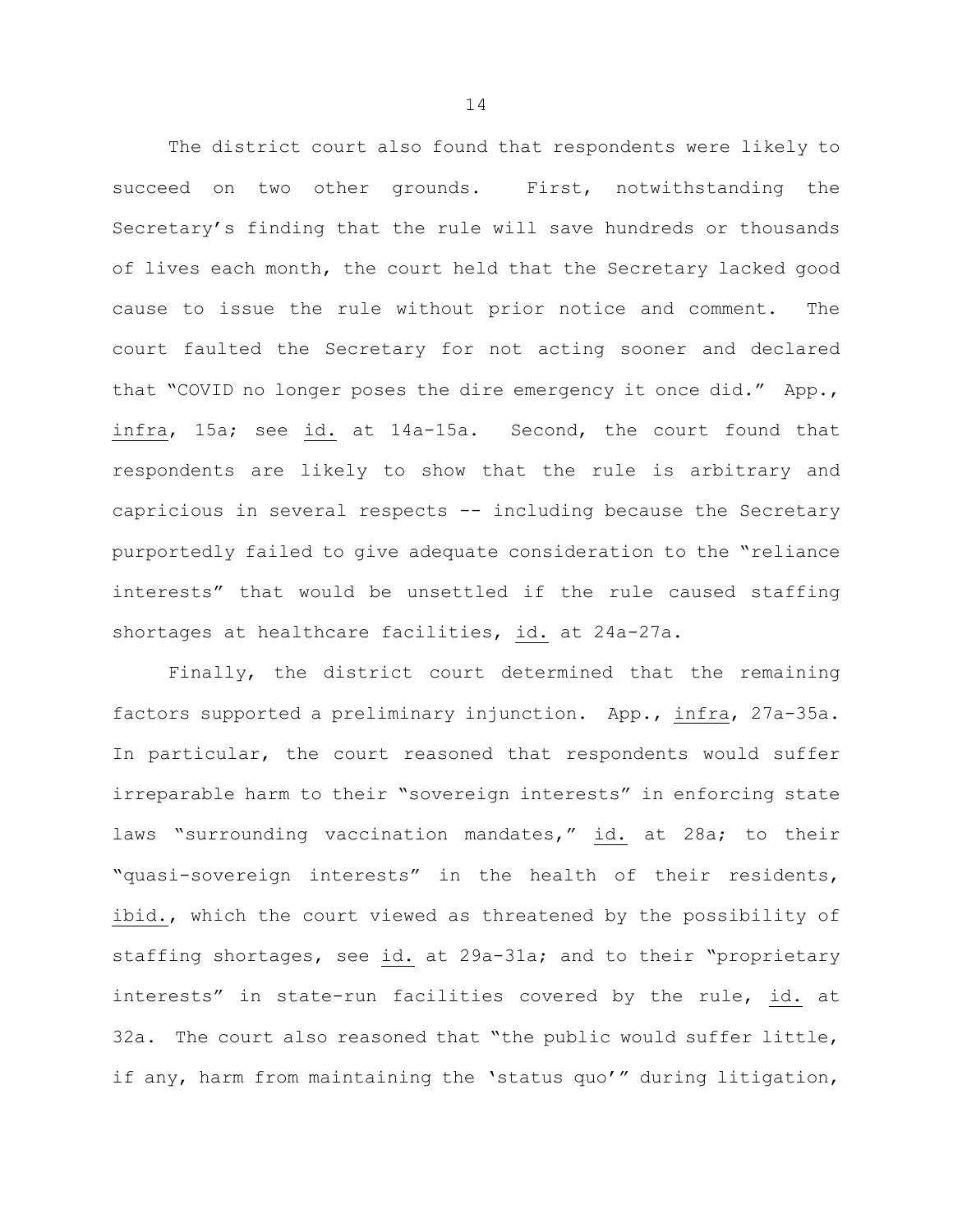observing that the pandemic "has continued for more than twenty months." Id. at 33a. The court later denied the government's motion for a stay pending appeal. Id. at 2a-4a.

2. The day after the district court issued its decision, on November 30, 2021, the government filed an emergency motion in the Eighth Circuit for a stay pending appeal. On December 13, a divided panel denied the stay motion in a one-sentence order. App., infra, 1a.

### **ARGUMENT**

The government respectfully requests that this Court stay the district court's injunction pending appeal and, if necessary, pending further proceedings in this Court. Under this Court's Rule 23 and the All Writs Act, 28 U.S.C. 1651, a single Justice or the Court may stay a district court order pending appeal to a court of appeals. In deciding whether to issue a stay, the Court considers whether four Justices are likely to vote to grant certiorari if the court of appeals ultimately rules against the applicant; whether five Justices would then likely conclude that the case was erroneously decided below; and whether, on balancing the equities, the injury asserted by the applicant outweighs the harm to the other parties or the public. See San Diegans for the Mt. Soledad Nat'l War Mem'l v. Paulson, 548 U.S. 1301, 1302 (2006) (Kennedy, J., in chambers). Here, all of those factors powerfully support a stay.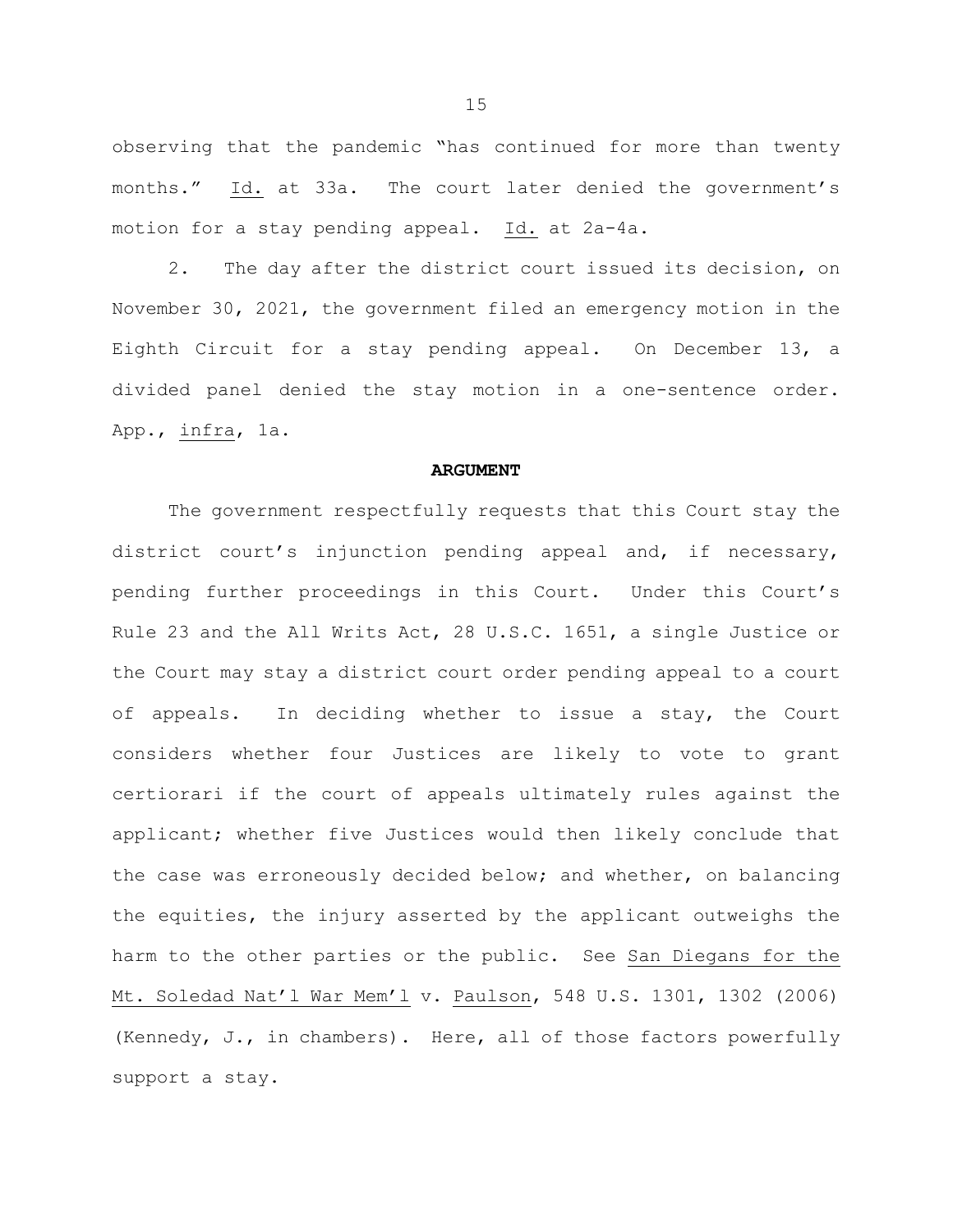# **I. This Court Would Likely Grant Review If The Eighth Circuit Affirmed The District Court's Injunction**

The district court's injunction forbids the Secretary from enforcing in ten States a rule that the Secretary found will help to blunt the impact of "the deadliest disease in American history" and save "several hundred \* \* \* or perhaps several thousand" lives every month. 86 Fed. Reg. at 61,556, 61,612. Whether the rule exceeds the Secretary's statutory authority is an issue of exceptional national importance that would warrant this Court's review if the Eighth Circuit allowed the injunction to stand. Sup. Ct. R. 10(c).

The likelihood of certiorari is especially clear because the district court's order (as well as the unexplained conclusion of the divided Eighth Circuit panel) contradicts a thorough published decision by the Eleventh Circuit rejecting a parallel challenge to the same rule. In that decision, the Eleventh Circuit specifically rejected many of the arguments that the district court accepted here, holding that "the Secretary was authorized to promulgate the interim rule" under his "express statutory authority to require facilities voluntarily participating in the Medicare or Medicaid programs to meet health and safety standards to protect patients." Florida v. Department of Health & Human Servs., No. 21-14098, 2021 WL 5768796, at \*11 (Dec. 6, 2021).[4](#page-17-0)

<span id="page-17-0"></span>Last night, Florida asked the en banc Eleventh Circuit to grant an injunction pending appeal in its challenge to the rule. That request is pending.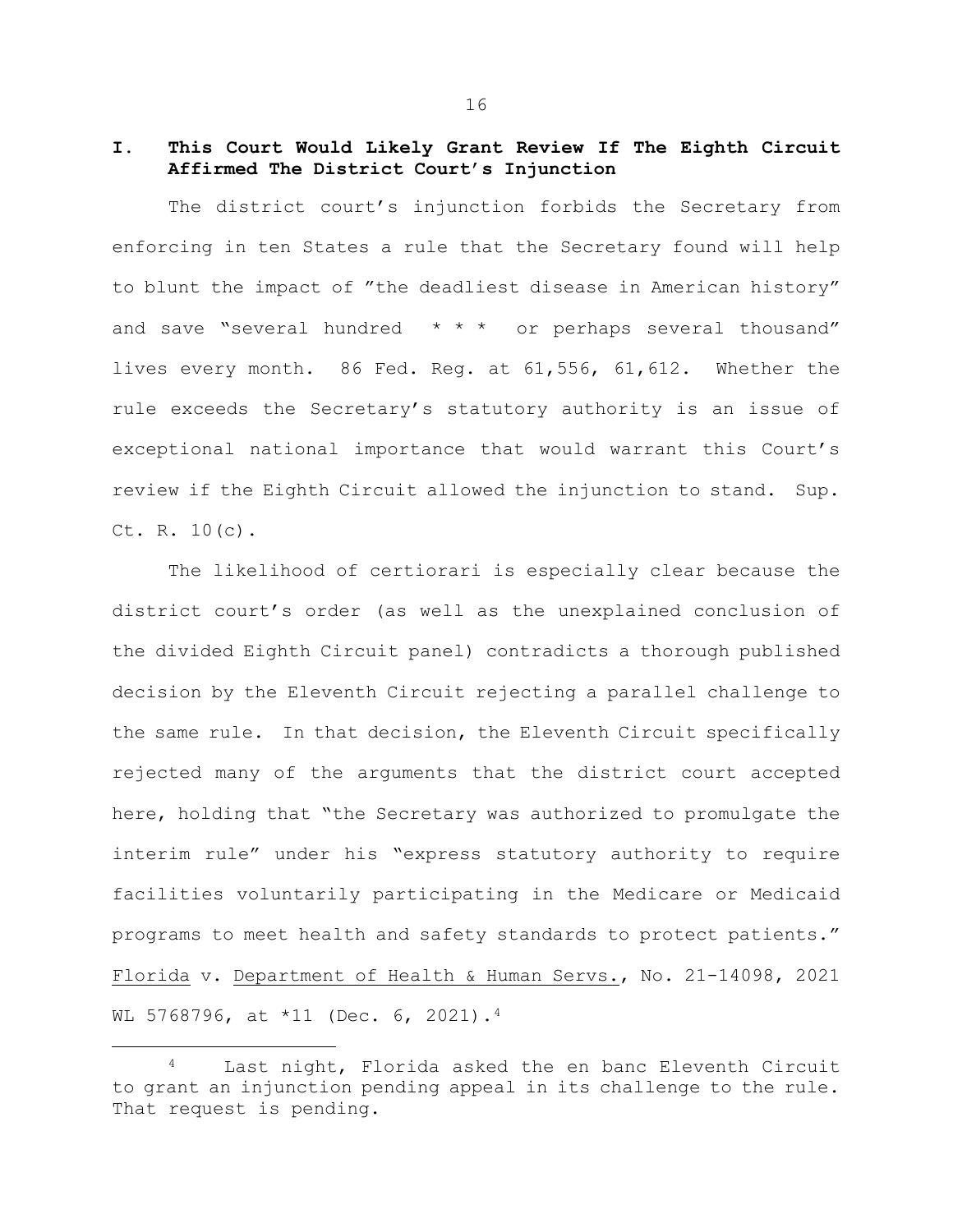The Eleventh Circuit specifically rejected the argument that the rule violates what respondents call the "major questions" doctrine, which was a centerpiece of the district court's reasoning here. Florida, 2021 WL 5768796, at \*12; see App, infra, 7a-11a. The Eleventh Circuit explained that the rule does not bring about any "enormous and transformative expansion" in federal regulatory authority, ibid. (quoting Utility Air Regulatory Grp. v. EPA, 573 U.S. 302, 324 (2014)), because Medicare and Medicaid are federal spending programs and the applicable statutes unambiguously give the Secretary a "broad grant of authority" to "make regulations for the 'health and safety' of Medicare and Medicaid recipients," ibid. The court found the rule to be a plainly permissible exercise of that authority, explaining that "it is the very opposite of efficient and effective administration for a facility that is supposed to make people well to make them sick with COVID-19." Ibid.

Especially when combined with the importance of the rule, the conflicting positions adopted by the federal courts of appeals that have addressed the issue make it likely that this Court would ultimately grant review if the Eighth Circuit affirmed. See, e.g., Department of Homeland Sec. v. New York, 140 S. Ct. 599 (2020) (staying lower-court injunction pending appeal where courts of appeals had adopted conflicting positions on a significant agency rule); Wolf v. Cook County, 140 S. Ct. 681 (2020) (same).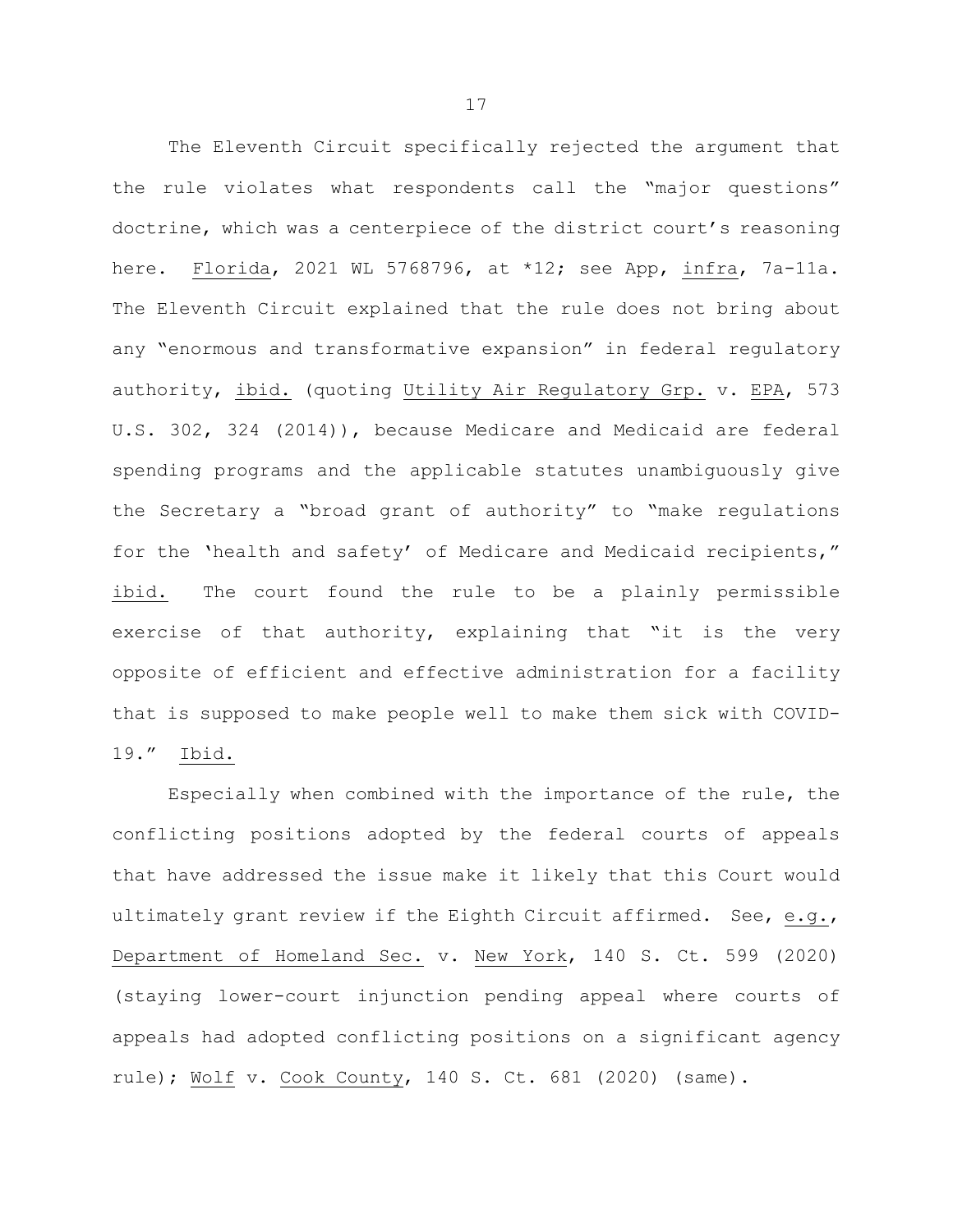# **II. The Government Is Likely To Succeed On The Merits**

If the Eighth Circuit affirmed the district court's injunction and this Court granted review, this Court would likely reverse. In holding that the Secretary lacked authority to issue the rule, the district court did not conduct any meaningful analysis of the relevant statutory text. Instead, it invoked an expansive and unsound conception of what it called the "major questions" doctrine that finds no support in this Court's precedents. The district court also erred in second-guessing the Secretary's expert judgments about the effectiveness and necessity of a vaccination requirement to protect Medicare and Medicaid patients. And this Court is unlikely to agree with the district court's apparent view that the COVID-19 pandemic no longer represents a public-health emergency sufficient to invoke the good-cause exception.

### **A. The Rule Is Authorized By Statute**

The vaccination requirement falls within the Secretary's "express statutory authority to require facilities voluntarily participating in the Medicare or Medicaid programs to meet health and safety standards to protect patients." Florida, 2021 WL 5768796, at \*11.

1. Like any other question of statutory interpretation, an analysis of an agency's statutory authority "begins with the statutory text" -- and, when the text is clear, it "ends there as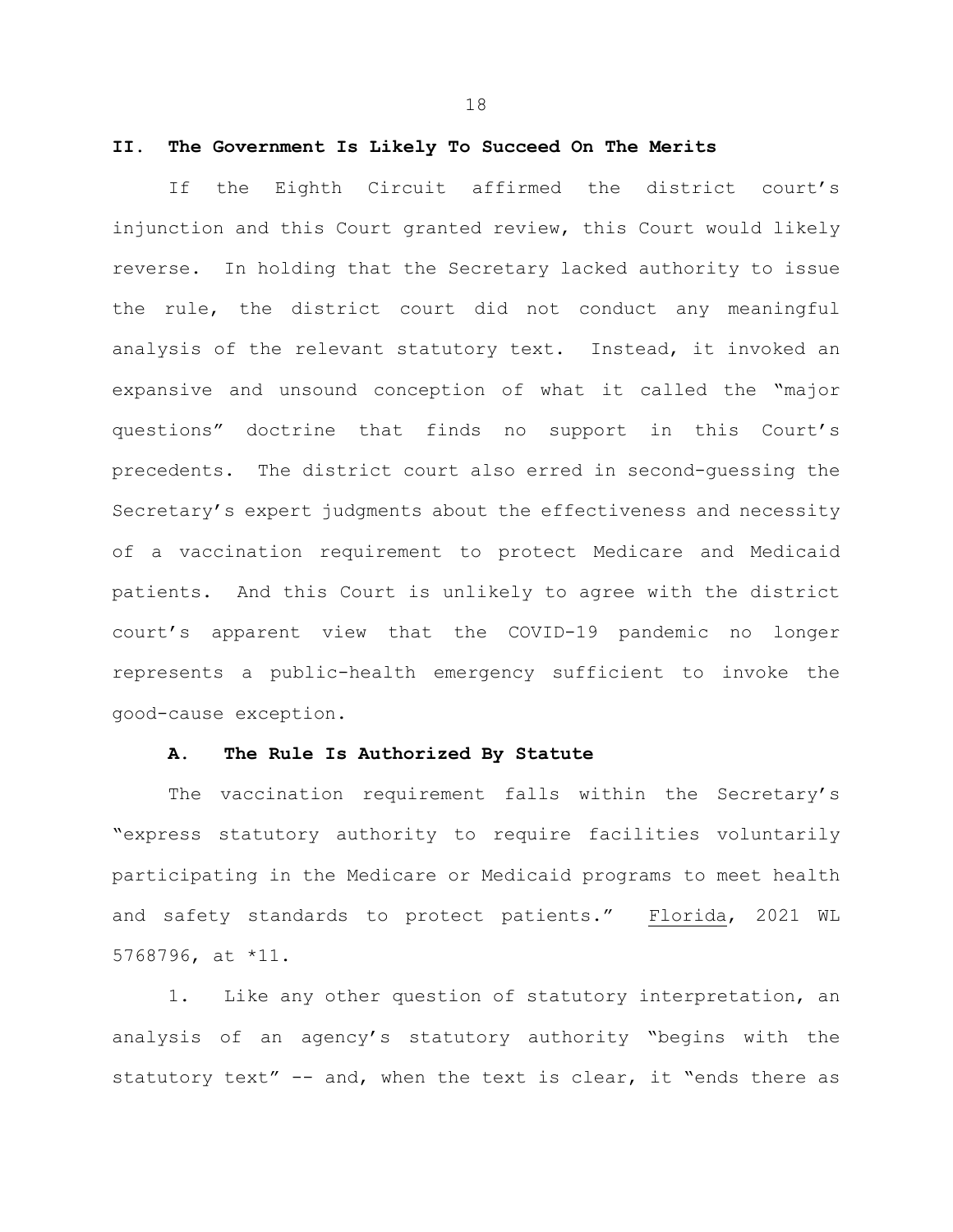well." National Ass'n of Mfrs. v. Department of Defense, 138 S. Ct. 617, 631 (2018) (citation omitted); see, e.g., Little Sisters of the Poor Saints Peter & Paul Home v. Pennsylvania, 140 S. Ct. 2367, 2380 (2020). Here, the Secretary's authority to adopt the rule flows directly from the unambiguous text of the statute.

Congress vested the Secretary with broad authority to make "rules and regulations  $* * *$  as may be necessary to the efficient administration of the functions with which he is charged under" the Medicare and Medicaid programs. 42 U.S.C. 1302(a); see 42 U.S.C. 1395hh(a)(1). And Congress specifically charged the Secretary with adopting requirements that he deems necessary to ensure patient health and safety. For example, in authorizing payments for "hospital services," 42 U.S.C. 1395d(a)(1), the Medicare statute defines a "hospital" as an institution that meets such "requirements as the Secretary finds necessary in the interest of the health and safety of individuals who are furnished services in the institution," 42 U.S.C. 1395x(e)(9). The statute similarly provides that a "skilled nursing facility must meet \* \* \* requirements relating to the health, safety, and well-being of residents \* \* \* as the Secretary may find necessary." 42 U.S.C. 1395i-3(d)(4)(B); see 42 U.S.C. 1395i-3(f)(1) (similar); see also 86 Fed. Reg. at 61,567 (listing statutory directions for each category of facilities covered by the rule).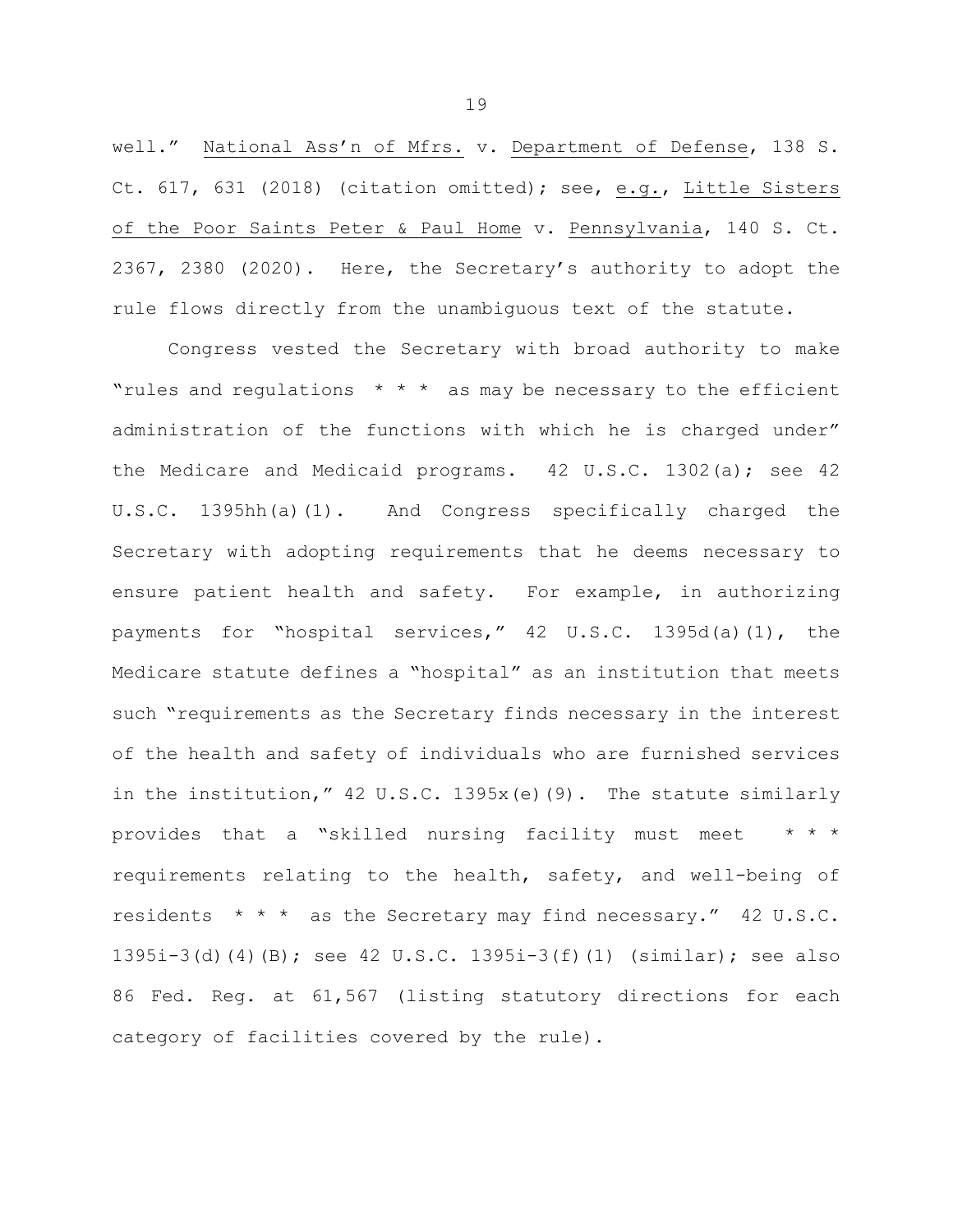The rule at issue here fits squarely within the Secretary's statutory authority to create health-and-safety-related conditions of participation. By "requiring healthcare workers to become vaccinated against a transmissible and highly deadly disease," the Secretary "was imposing a 'requirement' that was 'necessary in the interest of the health and safety' of the patients who obtained services at federally funded Medicare and Medicaid facilities." Florida, 2021 WL 5768796, at \*12 (quoting 42 U.S.C. 1395x(e)(9)) (brackets omitted).

That straightforward reading of the statutory text accords with both science and common sense. Requiring healthcare workers at facilities participating in Medicare and Medicaid to be vaccinated protects the health and safety of patients at those facilities by reducing their risk of contracting the virus that causes COVID-19. As the Secretary explained, a recent study of heath care workers found that "full vaccination with COVID–19 vaccines was 80 percent effective in preventing  $* * *$  infection among frontline workers." 86 Fed. Reg. at 61,558. On top of that, "[e]merging evidence also suggests that vaccinated people who become infected with the  $* * *$  Delta variant have potential to be less infectious than infected unvaccinated people." Ibid. Together, "[f]ewer infected staff and lower transmissibility equates to fewer opportunities for transmission to patients." Ibid. Lowering such risks is particularly urgent for patients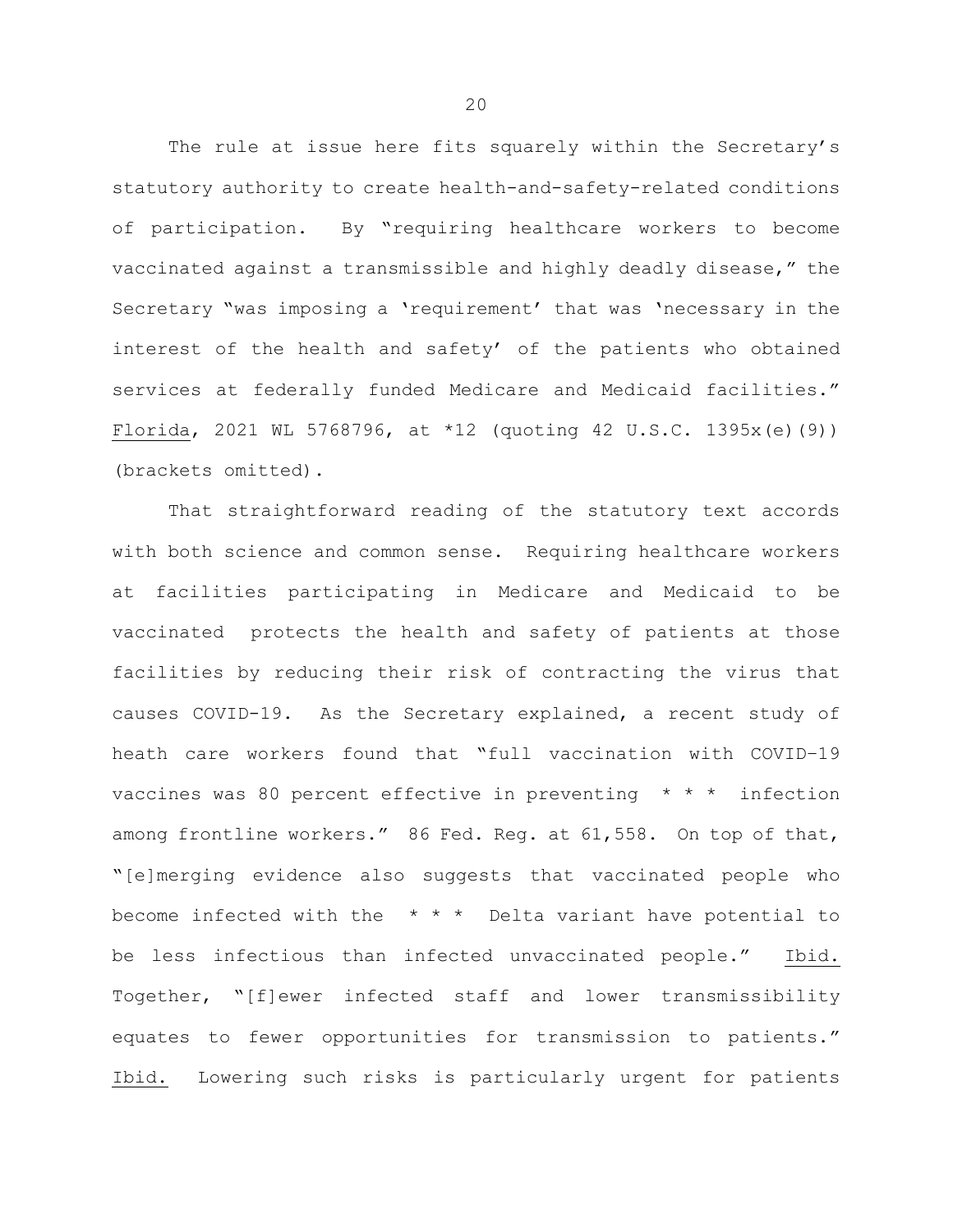covered by Medicare and Medicaid because they are disproportionately vulnerable to death or severe illness from COVID-19 -- as the devastating outbreaks at nursing homes have repeatedly demonstrated. See id. at 61,566, 61,568.

Reducing the risk that such patients will be infected by healthcare workers with COVID-19 also addresses a separate but significant health and safety problem: "[f]ear of exposure to and infection with COVID–19 from unvaccinated health care staff can lead patients to themselves forgo seeking medically necessary care." 86 Fed. Reg. at 61,558. At the most basic level, the purpose of the Medicare and Medicaid programs is to ensure that beneficiaries can access health care. Removing an obstacle to that access by assuring beneficiaries that a trip to the hospital or other participating facility will not entail exposure to unvaccinated staff directly advances that objective. See ibid.

The COVID-19 vaccination condition also fits with the history of the statute and the agency's practice. Congress directed the Secretary to create "health and safety" conditions on providers' participation in Medicare and Medicaid, 42 U.S.C. 1395x(e)(9), precisely "because it would be inappropriate and unnecessary to include in the legislation all the precautions against fire hazards, contagion, etc., which should be required of institutions to make them safe," H. R. Rep. No. 213, 89th Cong., 1st Sess. 25- 26 (1965) (House Report) (emphasis added). As noted above, those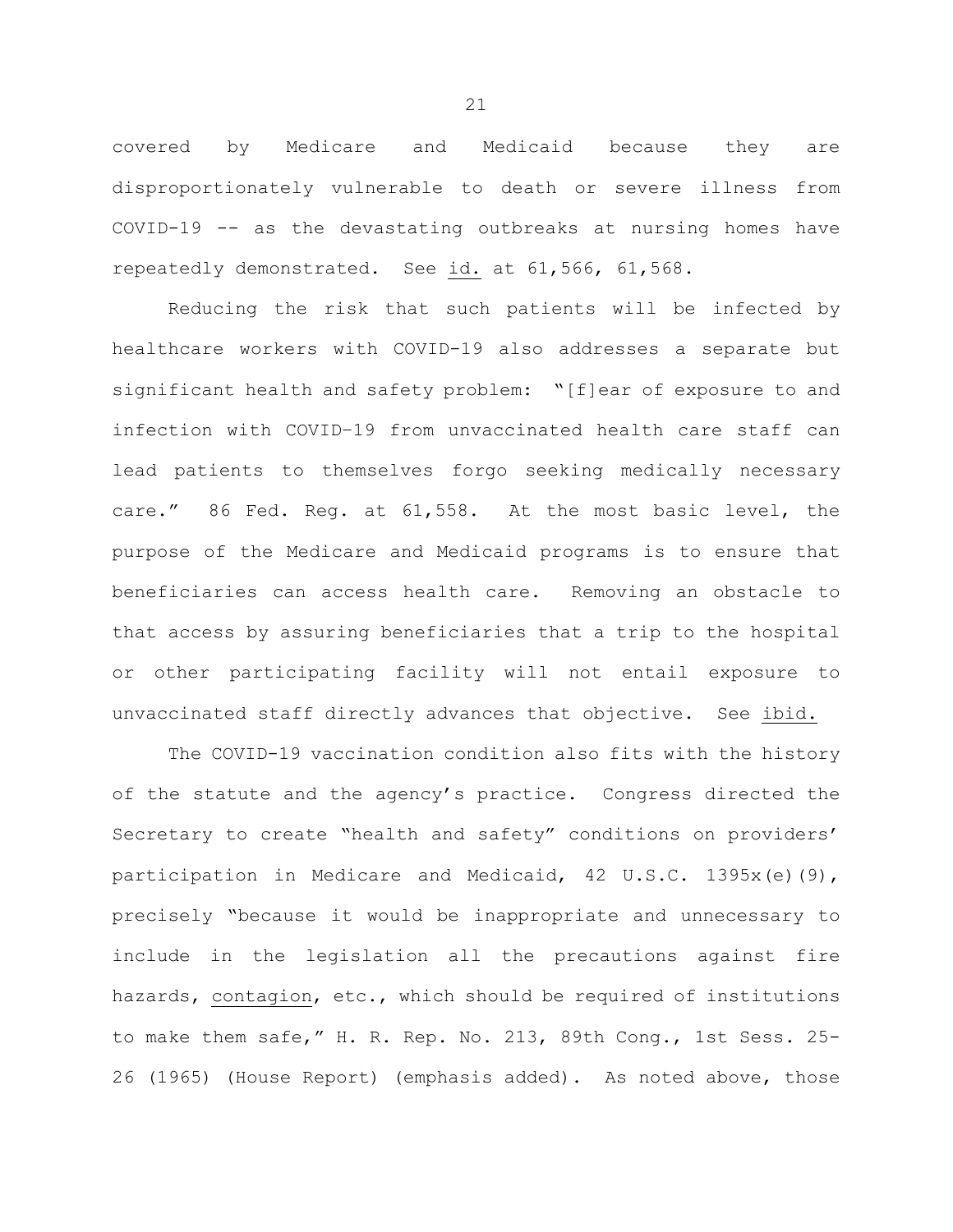conditions have long included a requirement that facilities maintain "active  $\star \star \star$  programs for" the "prevention" and "control" of "infectious diseases." 42 C.F.R. 482.42; see pp. 5- 6, supra. The vaccine condition at issue here gives specific content to that requirement in the particular context of the COVID-19 pandemic. And although CMS had not itself directly required vaccination in the past, healthcare workers and Medicare and Medicaid facilities have long been subject to "employer or State \* \* \* vaccination requirements," including for "influenza, and hepatitis B virus." 86 Fed. Reg. at 61,567; see id. at 61,568 (noting that many healthcare workers were also subject to childhood school vaccination requirements).

Indeed, "vaccination requirements, like other public-health measures, have been common in this nation." Klaassen v. Trustees of Ind. Univ., 7 F.4th 592, 593 (7th Cir. 2021) (Easterbrook, J.) (holding that a state university vaccination requirement was among the "normal and proper" conditions of enrollment), application for stay denied, No. 21A15 (Aug. 12, 2021). This Court upheld the constitutional validity of such requirements and traced their historical roots more than a century ago. See Jacobson v. Massachusetts, 197 U.S. 11, 25-35 (1905) (identifying vaccine requirements in the United States and other Western countries in the early 1800s). Consistent with that history, at least a dozen States have already established requirements for healthcare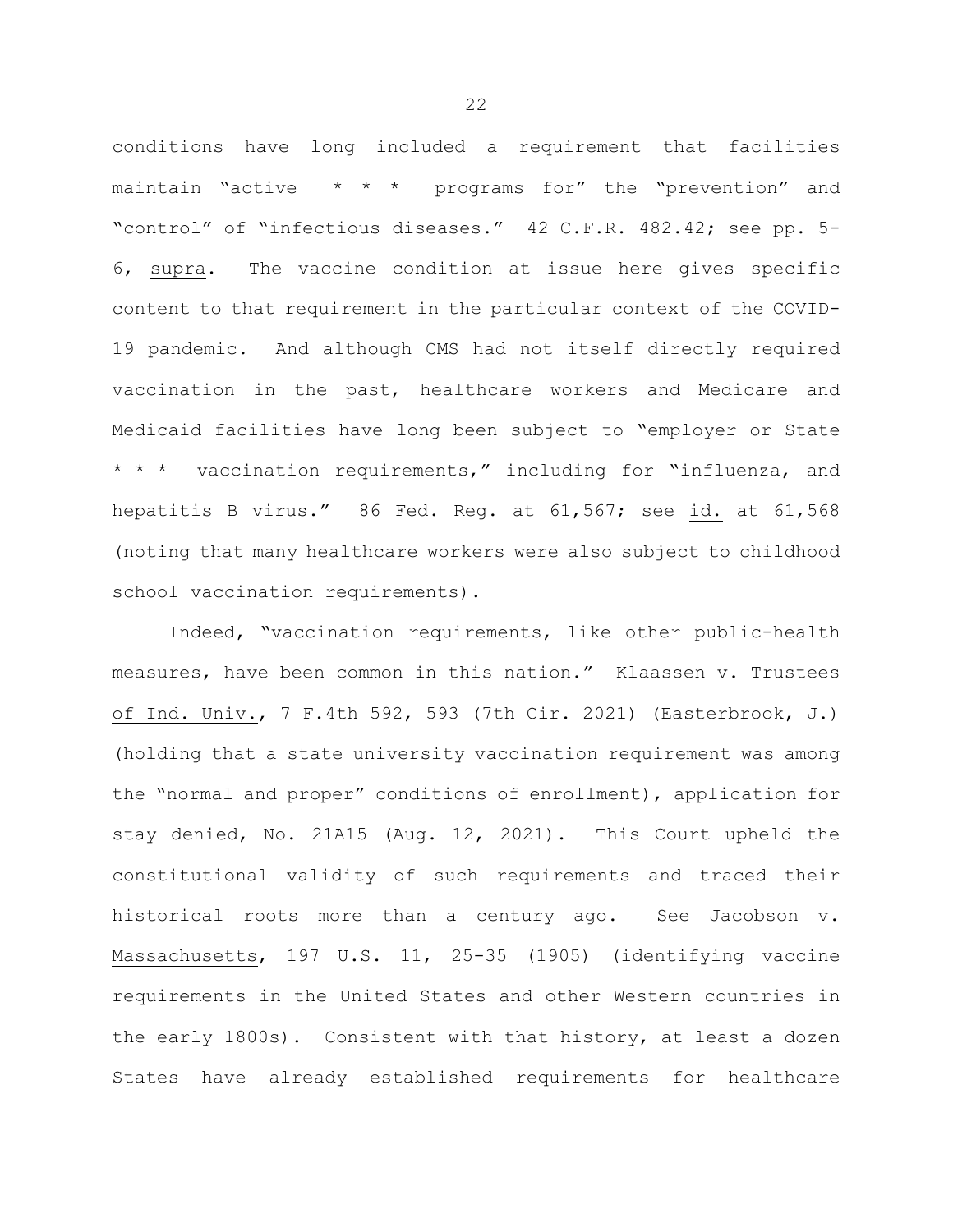workers to be vaccinated against COVID-19. See KFF, State COVID-19 Data and Policy Actions (Dec. 14, 2021), https://www.kff.org/report-section/state-covid-19-data-andpolicy-actions-policy-actions/.

Courts have uniformly recognized that those requirements further "the State's interest in maintaining  $* * *$  safety within healthcare facilities." We The Patriots USA, Inc. v. Hochul, 17 F.4th 266, 295-296 (2d Cir. 2021) (per curiam) (upholding New York requirement in light of, inter alia, the devastating experience of "New York City nursing homes" during the pandemic), application for stay denied, No. 21A125 (Dec. 13, 2021); see Does 1-6 v. Mills, 16 F.4th 20, 27 (1st Cir. 2021) (upholding Maine requirement because, inter alia, "health care facilities are uniquely susceptible to outbreaks of infectious diseases like COVID-19"), application for stay denied, No. 21A90 (Oct. 29, 2021). And because the rule at issue here provides for religious exemptions, it does not raise the sort of free-exercise questions presented by some of those state requirements. 86 Fed. Reg. at 61,569; cf. Does 1-3 v. Mills, 142 S. Ct. 17, 19 (2021) (Gorsuch, J., dissenting from denial of application for injunctive relief).

The vaccination requirement thus falls squarely within the Secretary's statutory authority to set conditions on participation in Medicare and Medicaid to ensure the health and safety of patients. As the Eleventh Circuit summarized, "required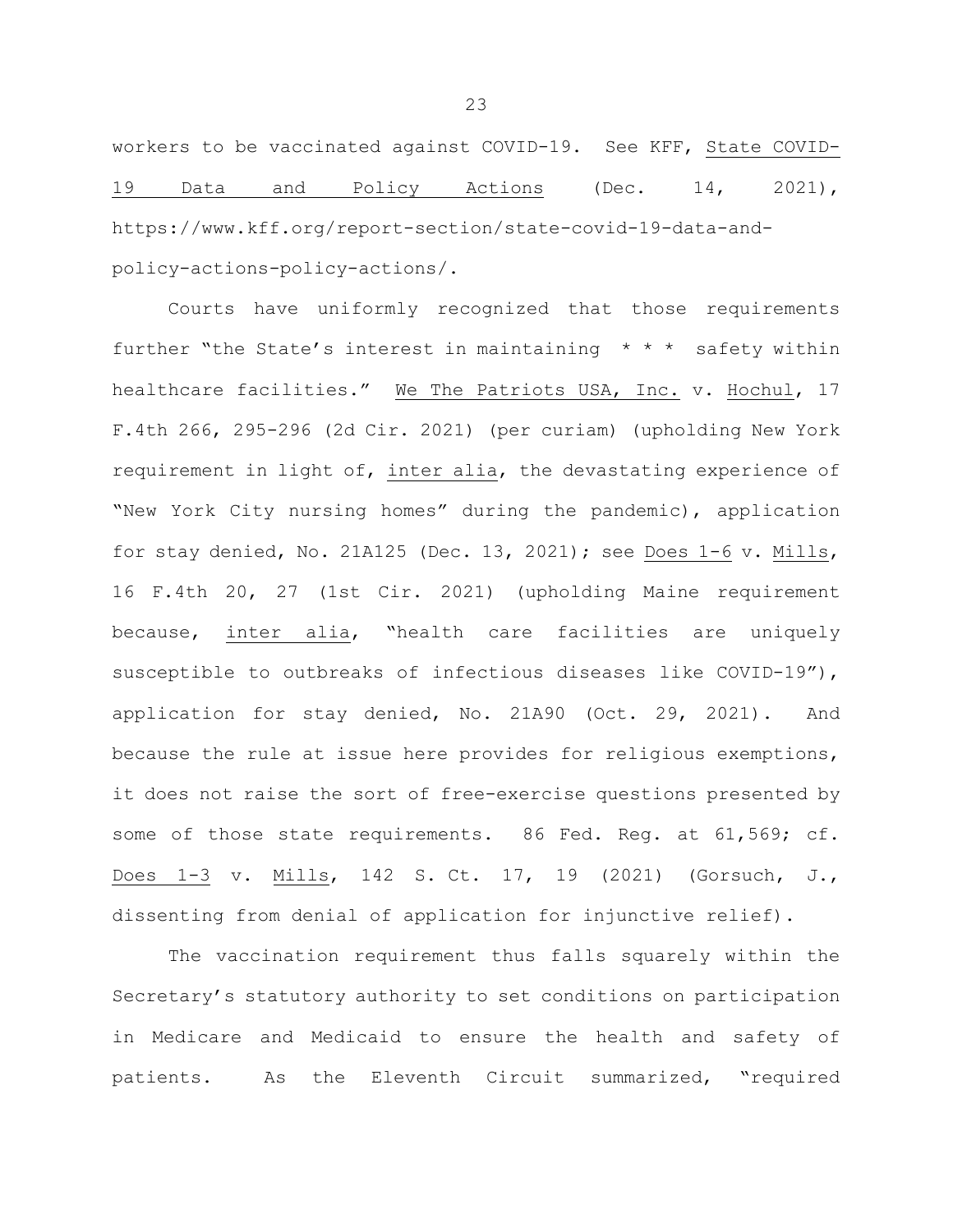vaccination is a common-sense measure designed to prevent healthcare workers, whose job it is to improve patients' health, from making them sicker." Florida, 2021 WL 5768796, at \*12. Indeed, it would be striking and anomalous if the Secretary's broad authority to adopt conditions protecting patient health and safety did not include a traditional, common, and highly effective mechanism like a vaccine requirement.

2. Respondents do not seriously dispute that the vaccination condition falls within the plain terms of CMS's statutory authority. But they nevertheless assert, and the district court held, that the condition is impermissible based on various extratextual arguments. App., infra, 7a-12a. That analysis is seriously flawed.

a. The district court principally reasoned that Congress must "speak clearly when authorizing an agency to exercise powers of 'vast economic and political significance.'" App., infra, 9a (quoting Alabama Ass'n of Realtors v. Department of Health & Human Servs., 141 S. Ct. 2485, 2489 (2021) (per curiam)). As explained above, however, Congress did speak clearly by authorizing the Secretary to impose, inter alia, "requirements as the Secretary finds necessary in the interest of the health and safety of individuals who are furnished services" by facilities participating in Medicare and Medicaid. 42 U.S.C. 1395x(e)(9) (hospitals). "Congress could have limited [the Secretary's]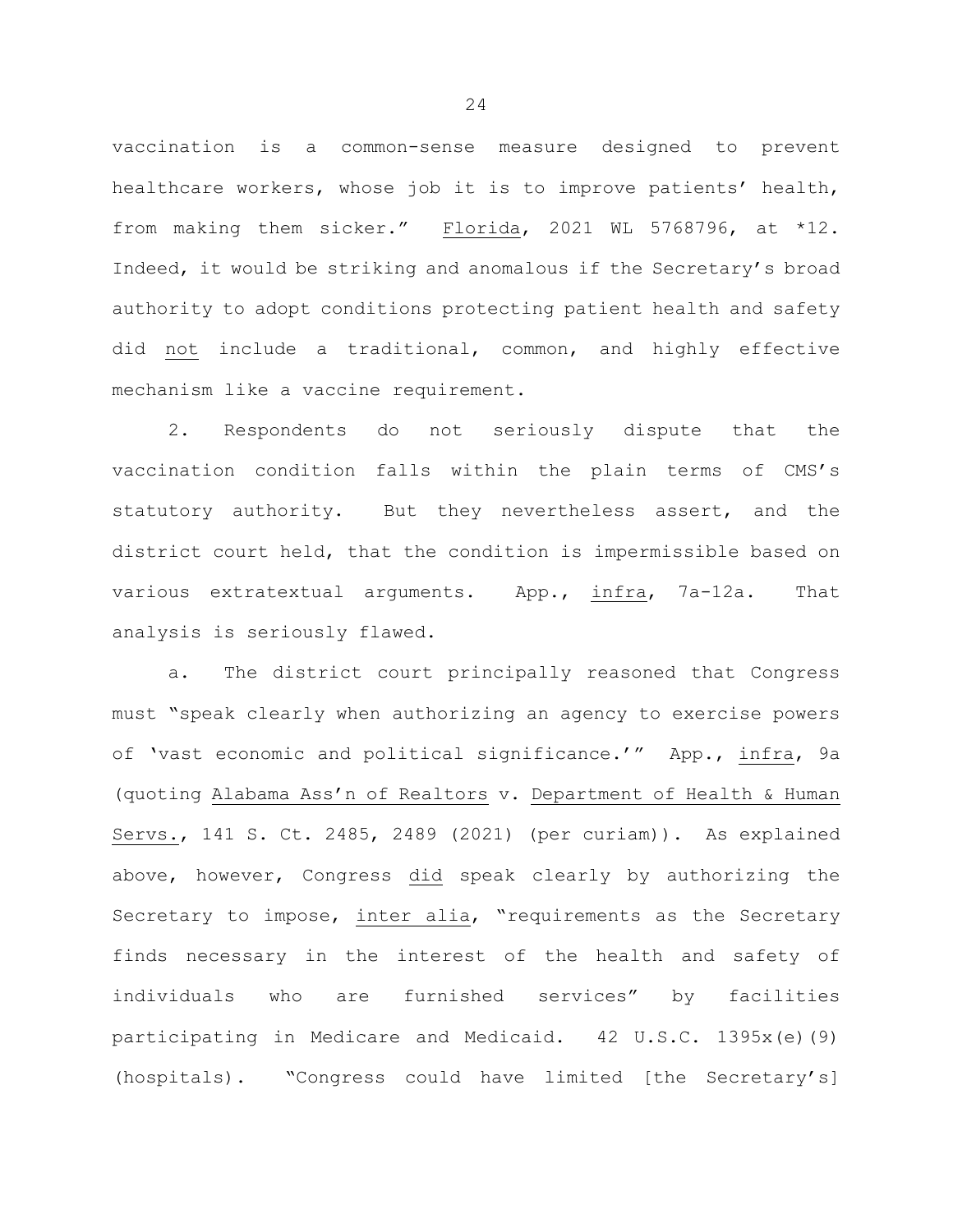discretion in any number of ways, but it chose not to do so." Little Sisters of the Poor, 140 S. Ct. at 2380. And courts may not "impos[e] limits on an agency's discretion that are not supported by the text." Id. at 2381.

The district court erred in suggesting that this Court's decision in Alabama Association of Realtors held otherwise. There, the Court held that an eviction moratorium imposed by the CDC exceeded the agency's authority to "prevent the [interstate] introduction, transmission, or spread of communicable diseases." 42 U.S.C. 264(a). Reading that language in context, the Court held that its scope was informed by the next sentence "illustrating the kinds of measures that could be necessary," such as "fumigation" or "pest extermination." 141 S. Ct. at 2488. Those measures "directly relate to preventing the interstate spread of disease," whereas the eviction moratorium "relate[d] to interstate infection" only "indirectly," through the "downstream connection between eviction" and possible spread of COVID-19 by evicted individuals who move "from one State to another." Ibid.

Here, in contrast, there is no analogous language cabining the Secretary's broad authority. And even more to the point, the connection between the vaccine requirement and patient health and safety is clear and direct: By requiring healthcare workers to take the measure that most effectively reduces the risk that they contract and spread the virus that causes COVID-19, the Secretary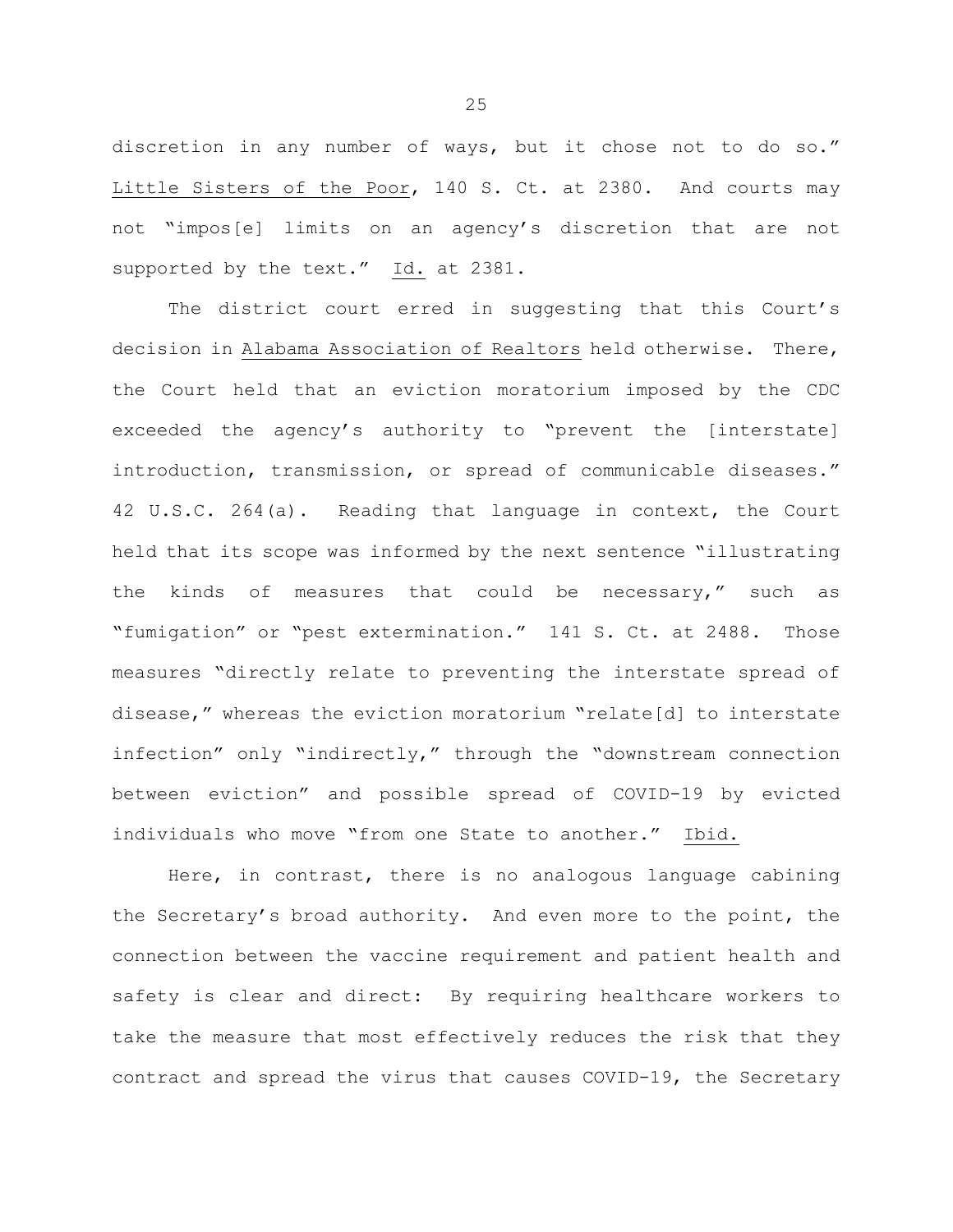reduced the risk that vulnerable patients would contract the virus from those workers. See Florida, 2021 WL 5768796, at \*12.

Respondents and the district court do not appear to dispute that the Secretary generally has authority to adopt measures preventing the spread of infectious diseases in Medicare- and Medicaid-funded facilities. Instead, the district court suggested that Congress had to expressly single out vaccination (or, even more specifically, COVID-19 vaccination) to authorize the condition at issue here. App., infra, 9a. That reasoning reflects a serious misreading of this Court's precedents.

The district court relied upon what it labeled the "political significance of a mandatory coronavirus vaccine," asserting that "it would be difficult to identify many other issues that currently have more political significance." App., infra, 9a. But this Court has never suggested that the emergence of political controversy about a particular agency action triggers a clearstatement requirement. See, e.g., Little Sisters, 140 S. Ct. at 2380 (analyzing whether HHS's contraceptive-mandate rule -- which generated considerable political controversy -- complied with the statutory text without any heightened-clarity requirement). The meaning of a statute does not change with the shifting winds of politics or public opinion, and opponents of an agency's policy cannot succeed in limiting the agency's authority merely by vocally opposing it.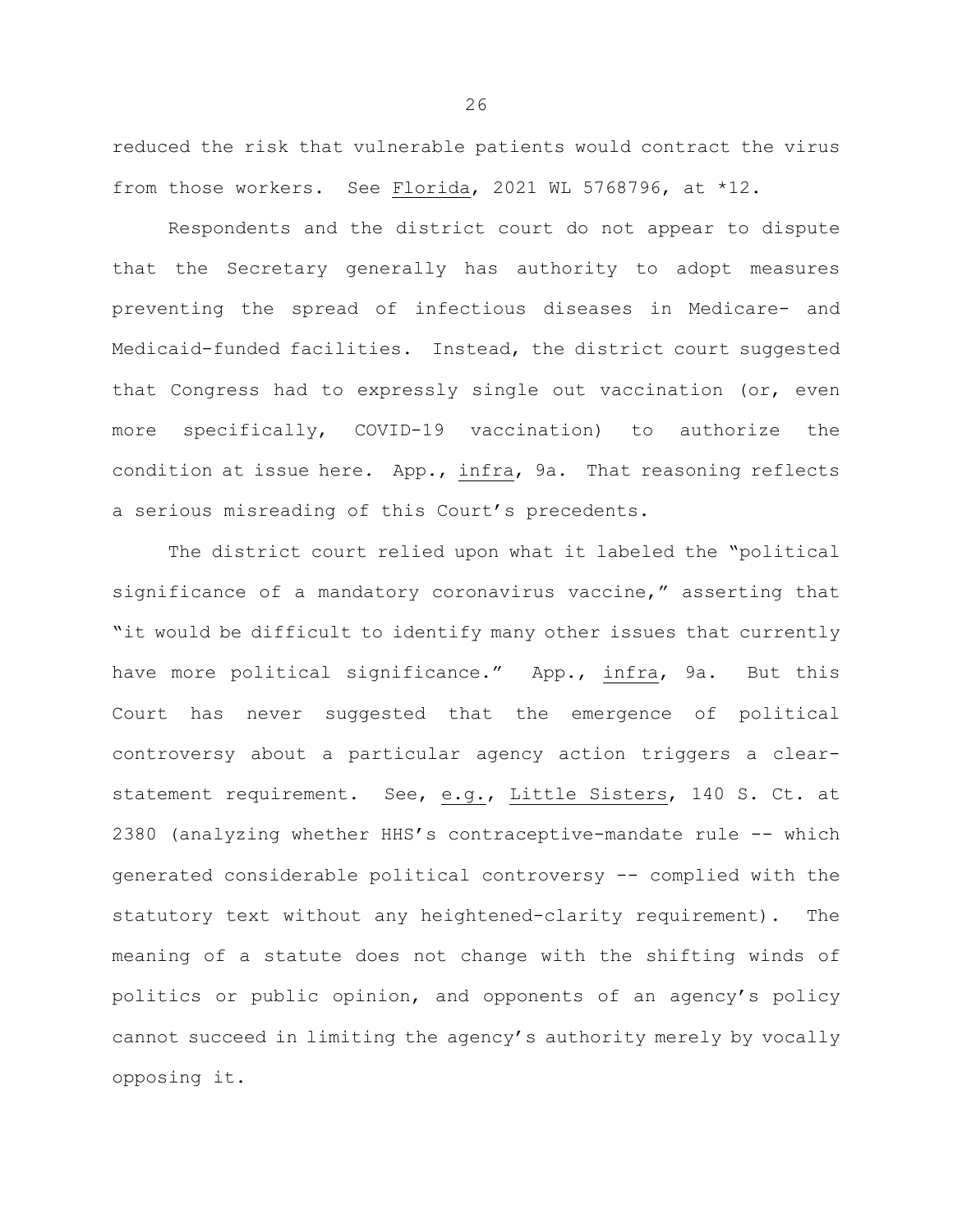Instead, the decisions on which the district court purported to rely have considered the enacting Congress's perspective, declining to interpret ambiguous statutes to grant agencies sweeping powers on the theory that Congress should "speak clearly if it wishes to assign to an agency decisions of vast 'economic and political significance.'" Utility Air, 573 U.S. at 324 (quoting FDA v. Brown & Williamson Tobacco Corp., 529 U.S. 120, 160 (2000)). This case is entirely different for two reasons.

First, this Court's decisions in Utility Air, Brown & Williamson, and Alabama Association of Realtors all began with the statutory text and made clear that considerations of "'economic and political significance'" are relevant only "if the text [is] ambiguous." Alabama Ass'n, 141 S. Ct. at 2489. In both Utility Air and Brown & Williamson, for example, this Court reasoned that adopting the agency's position would have conflicted with other provisions of the very statute that the agency was interpreting. See, e.g., Utility Air, 573 U.S. at 321 (explaining that the agency's position was "inconsistent with -- in fact, would overthrow -- the Act's structure and design"); Brown & Williamson, 529 U.S. at 141, 156 (explaining that the agency's interpretation would be "incompatible" with other aspects of the statute). Here, no such ambiguity or incompatibility exists, and the district court did not even purport to conduct a traditional textual and structural analysis.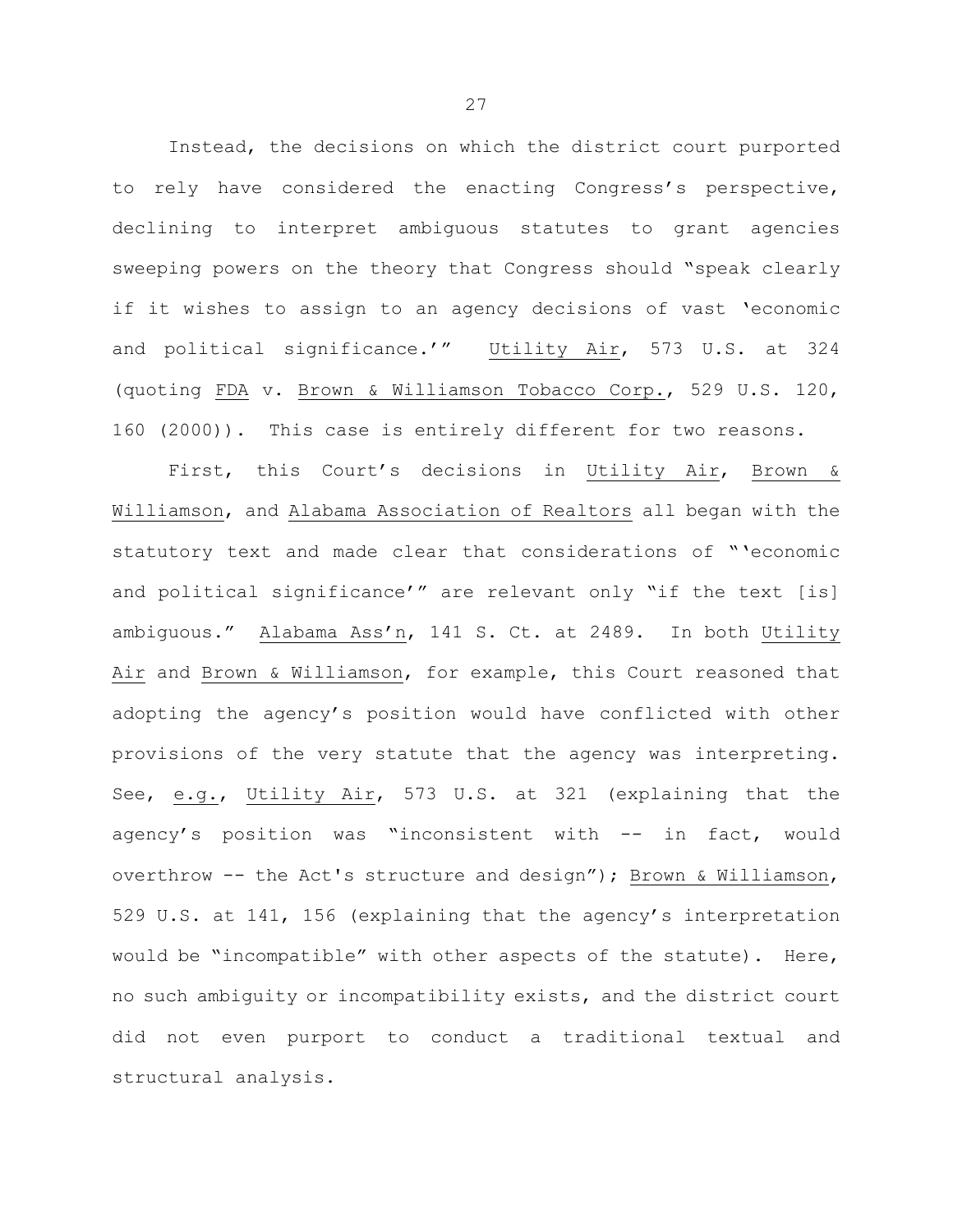Second, and in any event, the Secretary does not claim any "unheralded power to regulate 'a significant portion of the American economy.'" Utility Air, 573 U.S. at 324 (quoting Brown & Williamson, 529 U.S. at 159). Instead, he is simply exercising long-recognized and common-sense power to adopt health and safety conditions for medical providers in federal spending programs that are already subject to extensive conditions of participation. And there is no reason to think that Congress -- which granted the Secretary broad authority to protect Medicare and Medicaid recipients precisely because it could not foresee all future threats to patient health and safety, see House Report 25-26 - would have regarded a vaccine requirement as a matter requiring specific authorization. To the contrary, vaccine requirements have existed for centuries as a commonplace feature of American life. See, e.g., Klaassen, 7 F.4th at 593. Thus, "when it comes to vaccination mandates, there was no reason for Congress to be more specific than authorizing the Secretary to make regulations for the 'health and safety' of Medicare and Medicaid recipients." Florida, 2021 WL 5768796, at \*12.

b. The district court also reasoned that "Congress must use 'exceedingly clear language if it wishes to significantly alter the balance between federal and state power.'" App., infra, 9a (quoting Alabama Ass'n, 141 S. Ct. at 2489). But that rationale ignores the nature of the requirement at issue: CMS's vaccine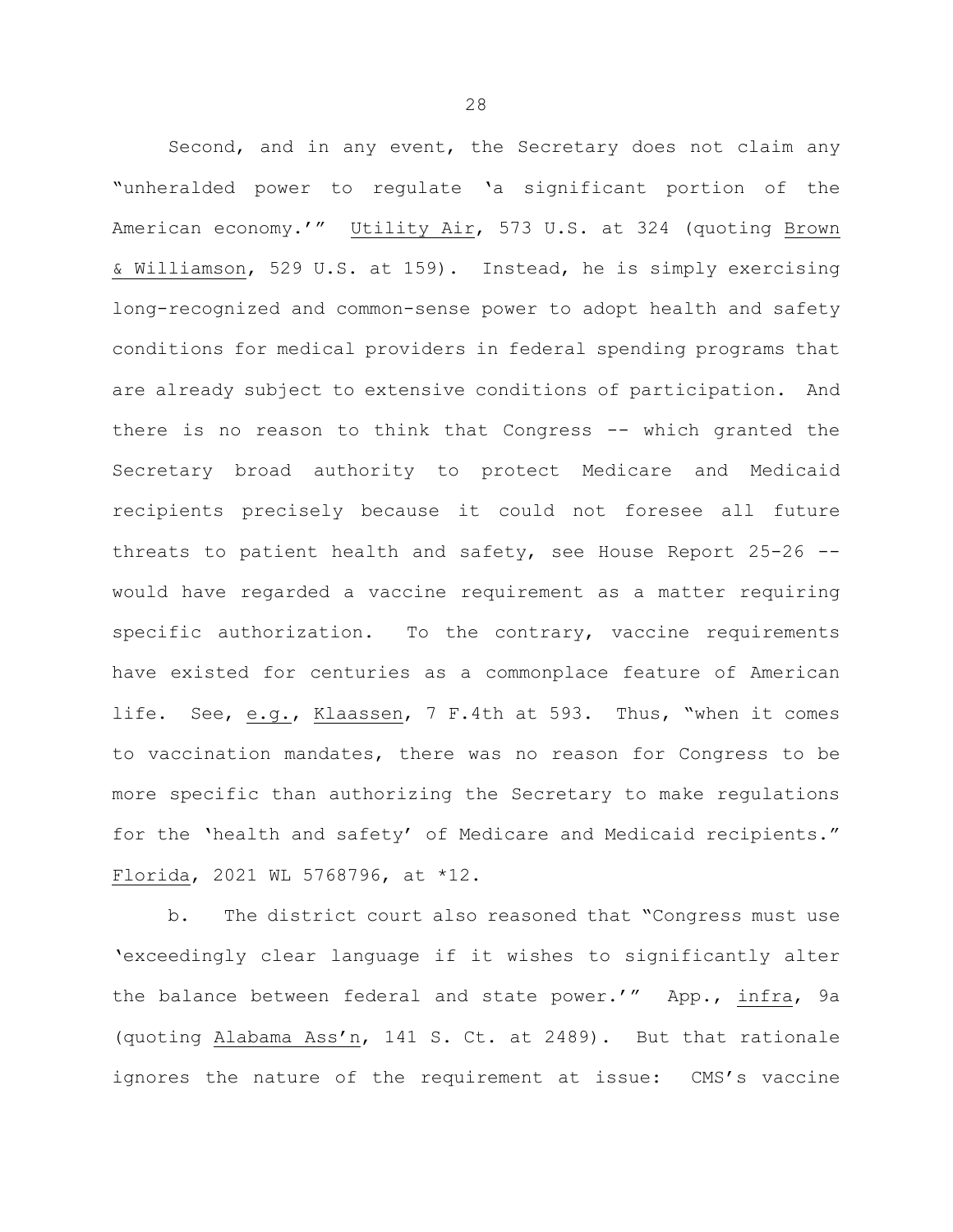requirement is a funding condition of facilities' participation in the federal Medicare and Medicaid programs. See 86 Fed. Reg. at 61,556. The requirement is not a "federal encroachment upon a traditional state power," App., infra, 10a (citation omitted), because States have traditionally not had any power to set conditions on the expenditure of federal funds.

To the contrary, this Court has long acknowledged -- and the Constitution expressly provides -- that "Congress has authority under the Spending Clause to appropriate federal moneys to promote the general welfare" and "to see to it that taxpayer dollars appropriated under that power are in fact spent for the general welfare." Sabri v. United States, 541 U.S. 600, 605 (2004). Congress's power to impose conditions on the acceptance of federal funds, moreover, applies regardless of whether Congress legislates "in an area historically of state concern." Id. at 608 n.\*. Indeed, that principle holds even when (unlike here) States are the sole recipients of the federal funds. See, e.g., South Dakota v. Dole, 483 U.S. 203, 205–206 (1987). Because CMS's vaccine condition involves only "regulating a federal program," Florida, 2021 WL 5768796, at \*12 (citation omitted), the district court's federalism concerns are misplaced.

c. Finally, the district court was similarly mistaken in reasoning that the vaccination requirement "invokes the outer limits of Congress' power." App., infra, 11a (citation omitted).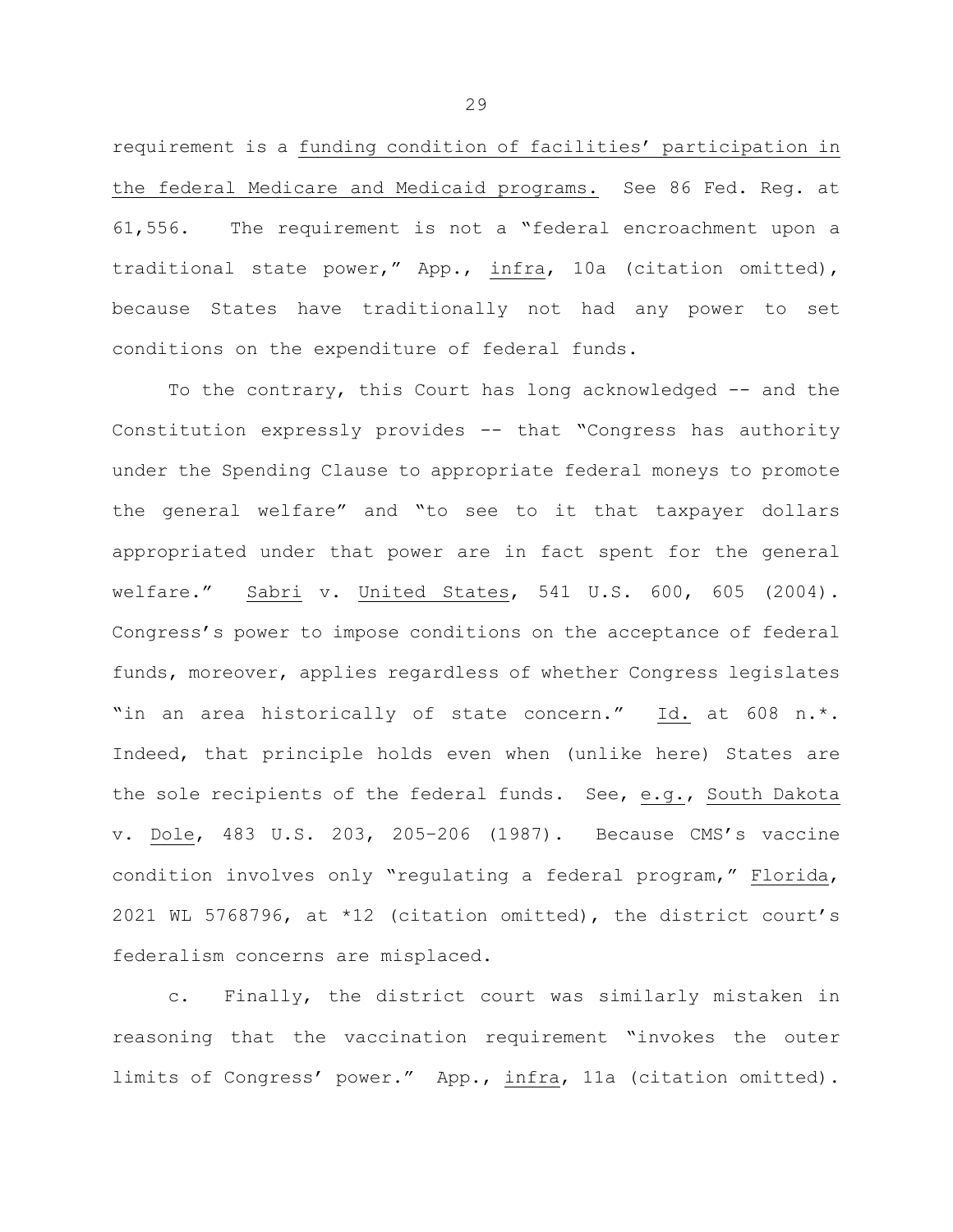Contrary to the court's apparent understanding, the vaccination condition does not "dictate the private medical decisions of millions of Americans." Id. at 10a-11a. It instead imposes a health and safety requirement regarding vaccination of employees who choose to work at a facility that accepts federal funding through Medicare and Medicaid. Cf. We The Patriots, 17 F.4th at 293-294 ("Although individuals who object to receiving the vaccines  $* * *$  have a hard choice to make, they do have a choice. Vaccination is a condition of employment in the healthcare field; the State is not forcibly vaccinating healthcare workers."); Klaassen, 7 F.4th at 593 ("People who do not want to be vaccinated may go [to college] elsewhere."). Thus, whatever constitutional questions might arise about the contours of direct federal or state vaccination mandates, see App., infra, 11a, they are not presented by the funding condition here. Just as healthcare personnel who might prefer to operate on patients without surgical gloves or forgo vaccination "against \* \* \* other infectious diseases," 86 Fed. Reg. at 61,569, must decide whether to subordinate those personal preferences to their work at particular medical facilities imposing those requirements, so too employees who prefer not to get the COVID-19 vaccine for reasons other than medical need or religious objection must decide whether to follow that preference or instead to receive a vaccine to work at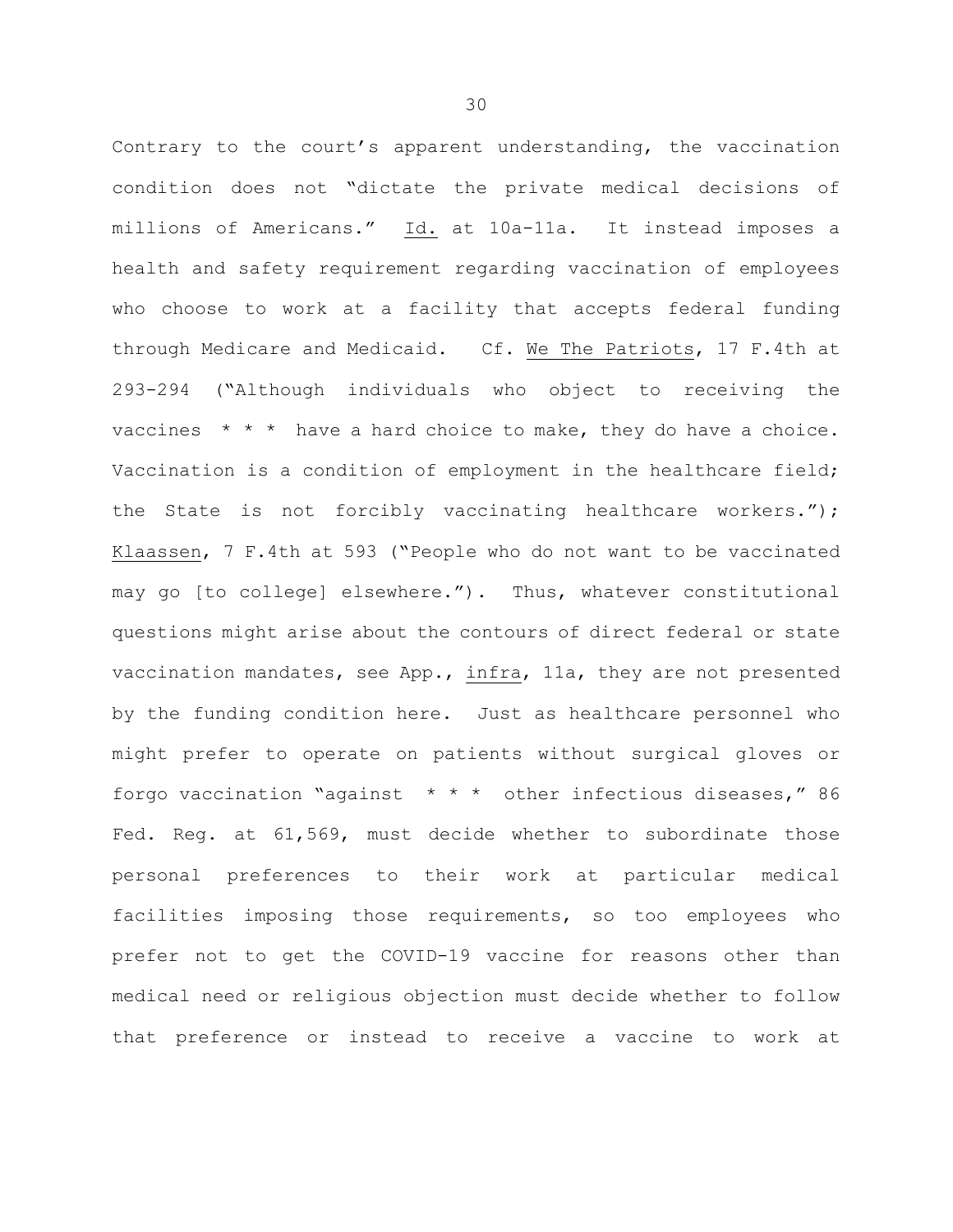facilities that are funded by federal taxpayers through the Medicare and Medicaid programs.

### **B. The Rule Is Not Arbitrary And Capricious**

There is no merit to the district court's view that the rule is arbitrary and capricious. The Secretary "examined 'the relevant data' and articulated 'a satisfactory explanation' for his decision, 'including a rational connection between the facts found and the choice made.'" Department of Commerce v. New York, 139 S. Ct. 2551, 2569 (2019) (quoting Motor Vehicle Mfrs. Ass'n of the U.S., Inc. v. State Farm Mut. Auto. Ins. Co., 463 U.S. 29, 43 (1983)). The arbitrary-and-capricious standard does not require more. Nor does it license a court to "substitute its judgment for that of the agency." State Farm, 463 U.S. at 43. The Eleventh Circuit thus correctly rejected many of the same arguments, explaining that "ample evidence" supports the Secretary's determination that staff vaccination at facilities participating in Medicare and Medicaid "will provide important protections for patients." Florida, 2021 WL 5768796, at \*15; see id. at \*2-\*3.

1. The district court identified several purported problems with the Secretary's reasoning, but respondents and the court focused on one in particular: that the Secretary failed to adequately consider the "reliance interests" that the rule would allegedly upset by causing staffing shortages, particularly in rural areas. App., infra, 25a; see id. at 25a-31a. But the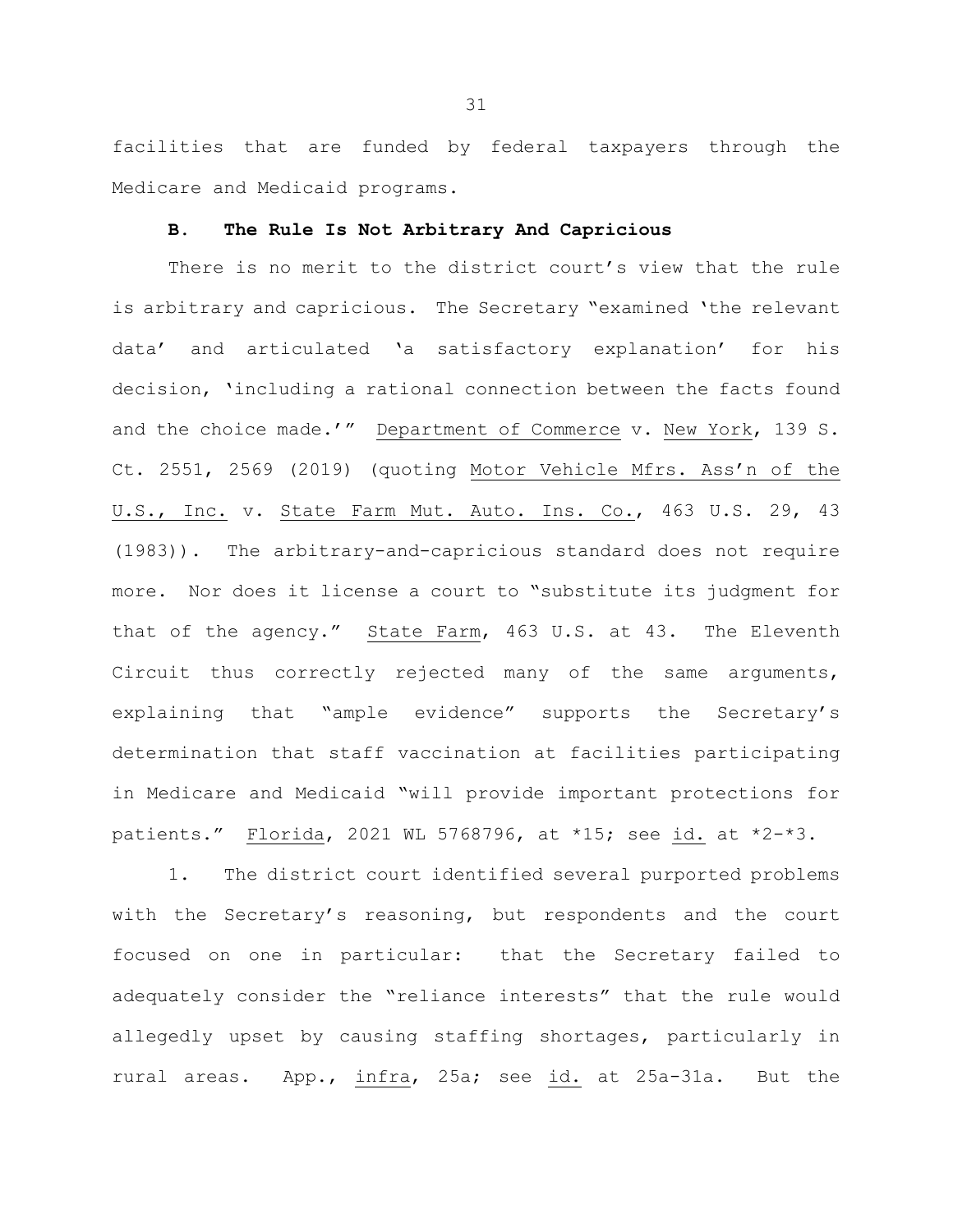Secretary carefully considered "concerns about health care workers choosing to leave their jobs rather than be vaccinated" and how that dynamic might affect the availability of health care, and the Secretary determined that those concerns did not outweigh the need for a nationwide rule. 86 Fed. Reg. at 61,569; see id. at 61,608- 61,609. The Secretary found that any adverse impact on the labor market is likely to be relatively small; at least partially offset by countervailing effects, such as reduced absenteeism due to COVID-19; and dwarfed by the regular staff turnover in the healthcare workforce, in which about 25% of the 10.4 million person workforce is newly hired in a typical year. See ibid.

For example, after the Houston Methodist Hospital system imposed a COVID-19 vaccine mandate, only 153 of its more than 26,000 workers -- that is, only 0.6% -- resigned rather than receive the vaccine. See p. 11, supra. Widespread compliance with vaccine mandates likewise occurred at a Detroit-based health system with more than 33,000 employees, a Delaware-based health system with more than 14,000 employees, and a long-term care corporation with more than 250 facilities. 86 Fed. Reg. at 61,566, 61,569. And at the North Carolina-based Novant Health system, only 375 of 35,000 employees across 15 hospitals, 800 clinics, and hundreds of outpatient facilities -- that is, only 1% of the workforce -- failed to comply. See id. at 61,566 n.132 (link to Novant press release containing those figures). In sum, the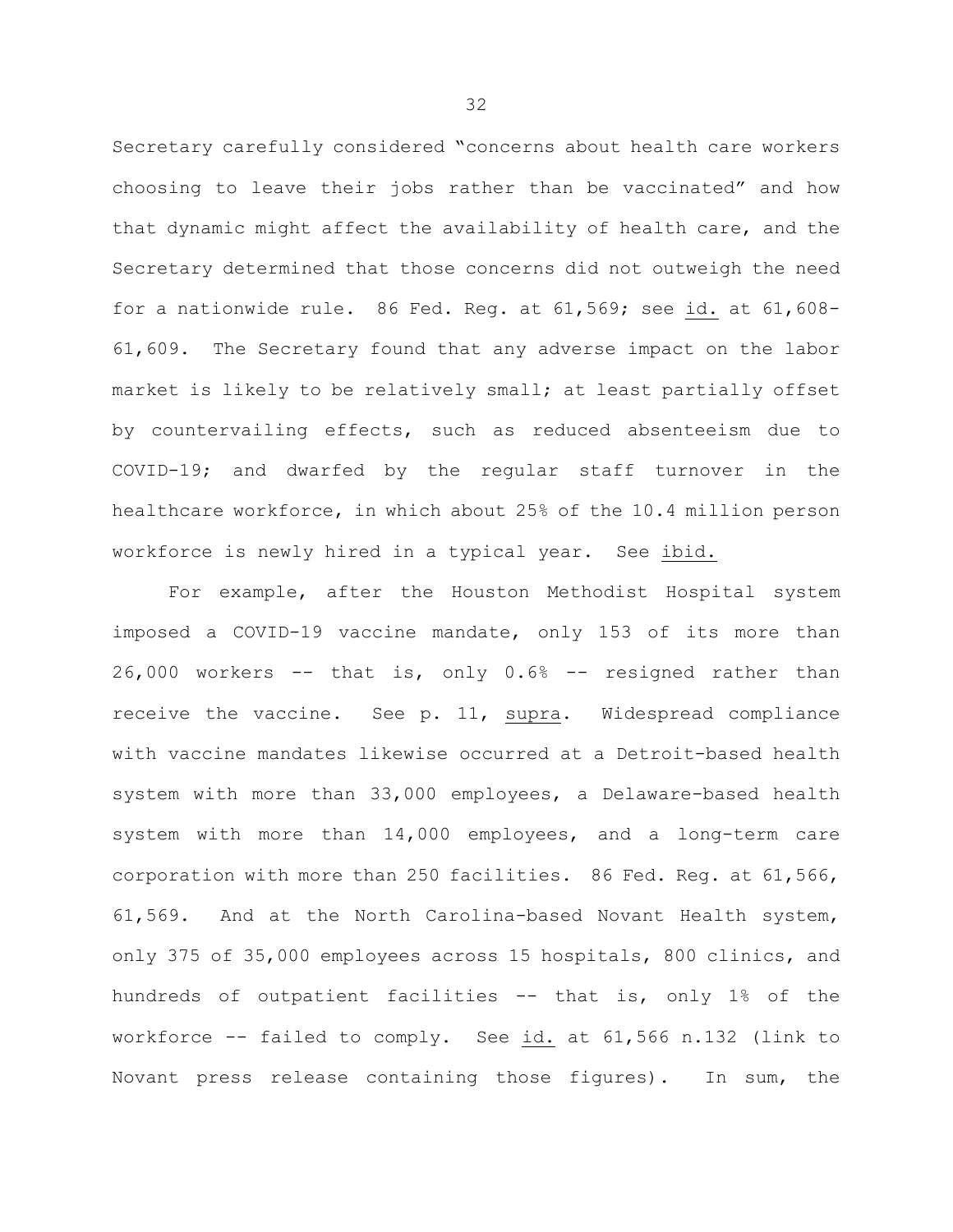Secretary found that "workers across the economy are responding to mandates by getting vaccinated," even if they previously expressed hesitation. Id. at 61,569.

The Secretary's decision to adopt the rule is also supported by a joint statement by more than 50 leading healthcare associations urging that "all health care and long-term care employers require their workers to receive the COVID-19 vaccine." Joint Statement. The signatories represent millions of workers throughout the Nation's healthcare industry. 86 Fed. Reg. at 61,565 & n.122. For example, the ANA -- which signed the joint statement and "represent[s] the interests of the nation's 4.2 million registered nurses" -- "supports health care employers mandating nurses and all health care personnel to get vaccinated against COVID-19." ANA, ANA Supports Mandated COVID-19 Vaccinations for Nurses and All Health Care Professionals (July 26, 2021), https://perma.cc/MS5A-4WTU.

The district court nevertheless dismissed that significant evidence and faulted the Secretary for purportedly not considering "all necessary reliance interests," including among workers who would resist a vaccine condition. App., infra, 25a. But the Secretary did consider this precise concern -- and reasonably concluded that the benefits of the rule outweighed this risk. Any suggestion that the Secretary "'entirely fail[ed] to consider'"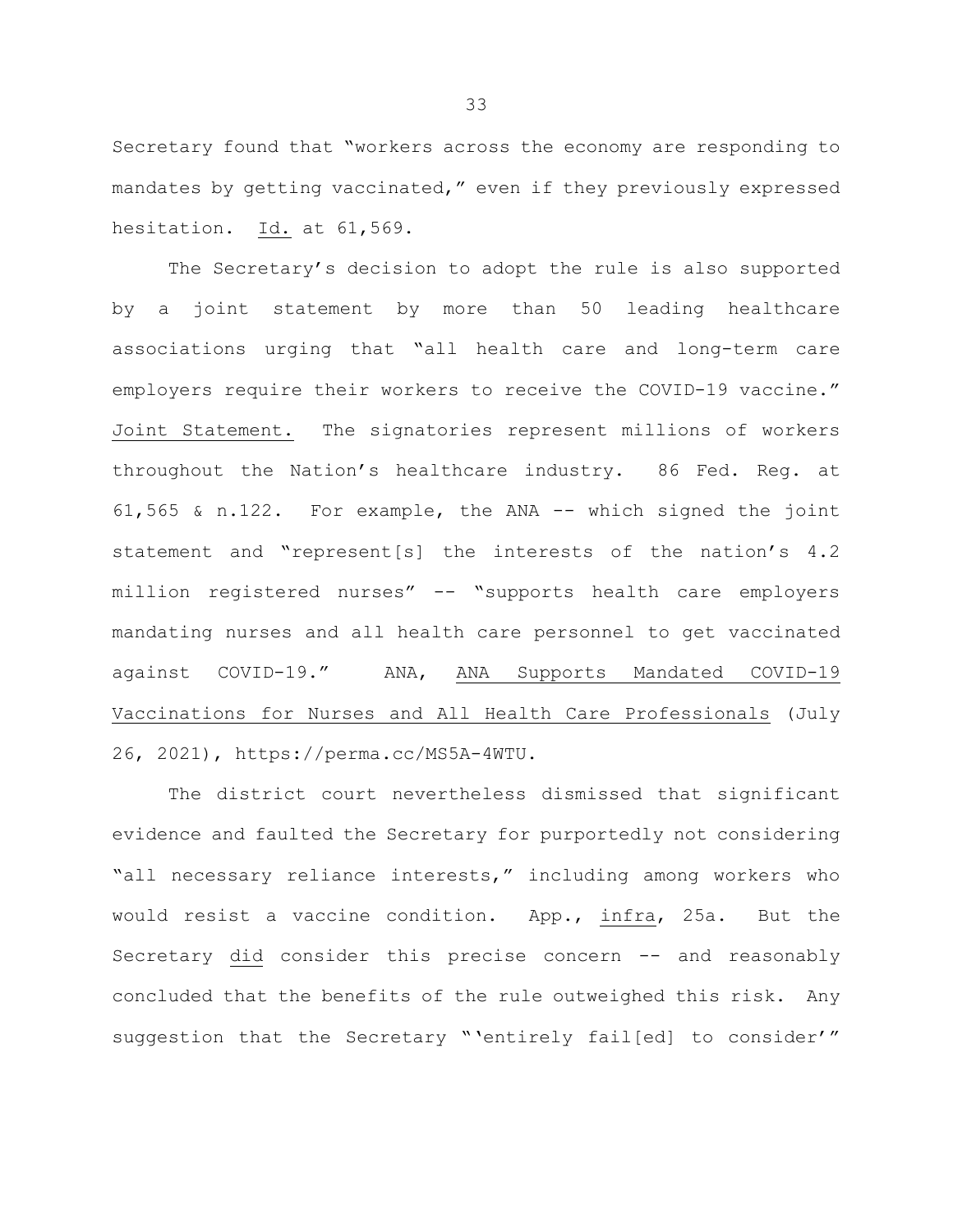this "important aspect of the problem" is thus unfounded. App., infra, 26a (quoting State Farm, 463 U.S. at 43).

2. The other purported defects identified by the district court also cannot support the injunction. The court was wrong to suggest (App., infra, 20a-21a) that the Secretary failed to consider alternatives to vaccination, such as requiring testing of unvaccinated individuals or limiting the requirement to healthcare workers not previously infected with the virus that causes COVID-19. The Secretary specifically considered "daily or weekly testing of unvaccinated individuals," "[e]xempting previously infected individuals," and other alternatives, but concluded that those measures would not adequately protect patients. 86 Fed. Reg. at 61,614; see Florida, 2021 WL 5768796, at \*3. Ultimately, the Secretary determined that the vaccination requirement was "the minimum regulatory action necessary" to protect the health and safety of Medicare and Medicaid patients in participating facilities. 86 Fed. Reg. at 61,613. Substantial evidence supported that determination, and the district court should not have "substitute[d] its views on epidemiology" for the Secretary's judgment. Florida, 2021 WL 5768796, at \*15.

Nor was it arbitrary for the Secretary to "extrapolate" from data on the effects of COVID-19 in long-term care facilities when assessing the need for a vaccination requirement at other facilities. App., infra, 18a (citation omitted). The district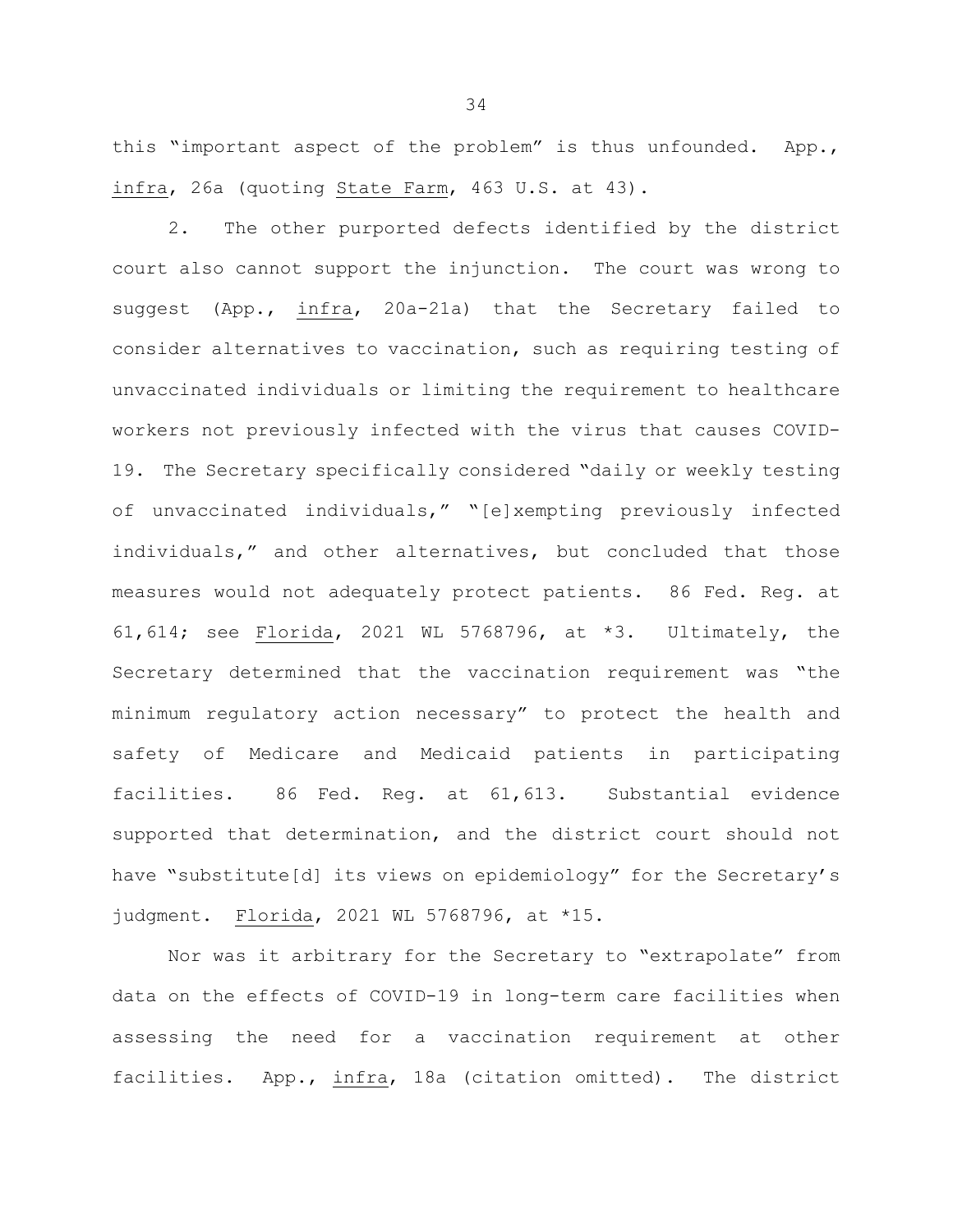court found reliance on that data arbitrary because COVID-19 "disproportionally devastates [long-term care] facilities." Ibid. But the data from long-term care facilities was just one piece of the ample evidence supporting the Secretary's judgments about the risks of COVID-19 transmission and the benefits to patient safety of a vaccine condition.

Finally, neither the "broad scope" of the facilities covered by the rule (App., infra, 22a) nor the lack of prior vaccination requirements in the Secretary's condition-of-participation regulations (id. at 23a) provides any sound basis to enjoin the rule. The Medicare and Medicaid programs are themselves broad, and the conditions of participation that Congress expressly authorized the Secretary to adopt therefore may have comparable scope. The Secretary was not required to proceed in piecemeal fashion in adopting a measure he deemed urgently necessary to protect the lives and safety of patients in the many different types of facilities funded by Medicare and Medicaid. And as the Secretary explained, the vaccine requirement is a response to a "unique pandemic" in which Americans now have "unique access to effective vaccines." 86 Fed. Reg. at 61,568; see ibid. (explaining that it has not been necessary to require vaccination for other diseases "because other entities, including employers, states, and licensing organizations, already impose" such requirements).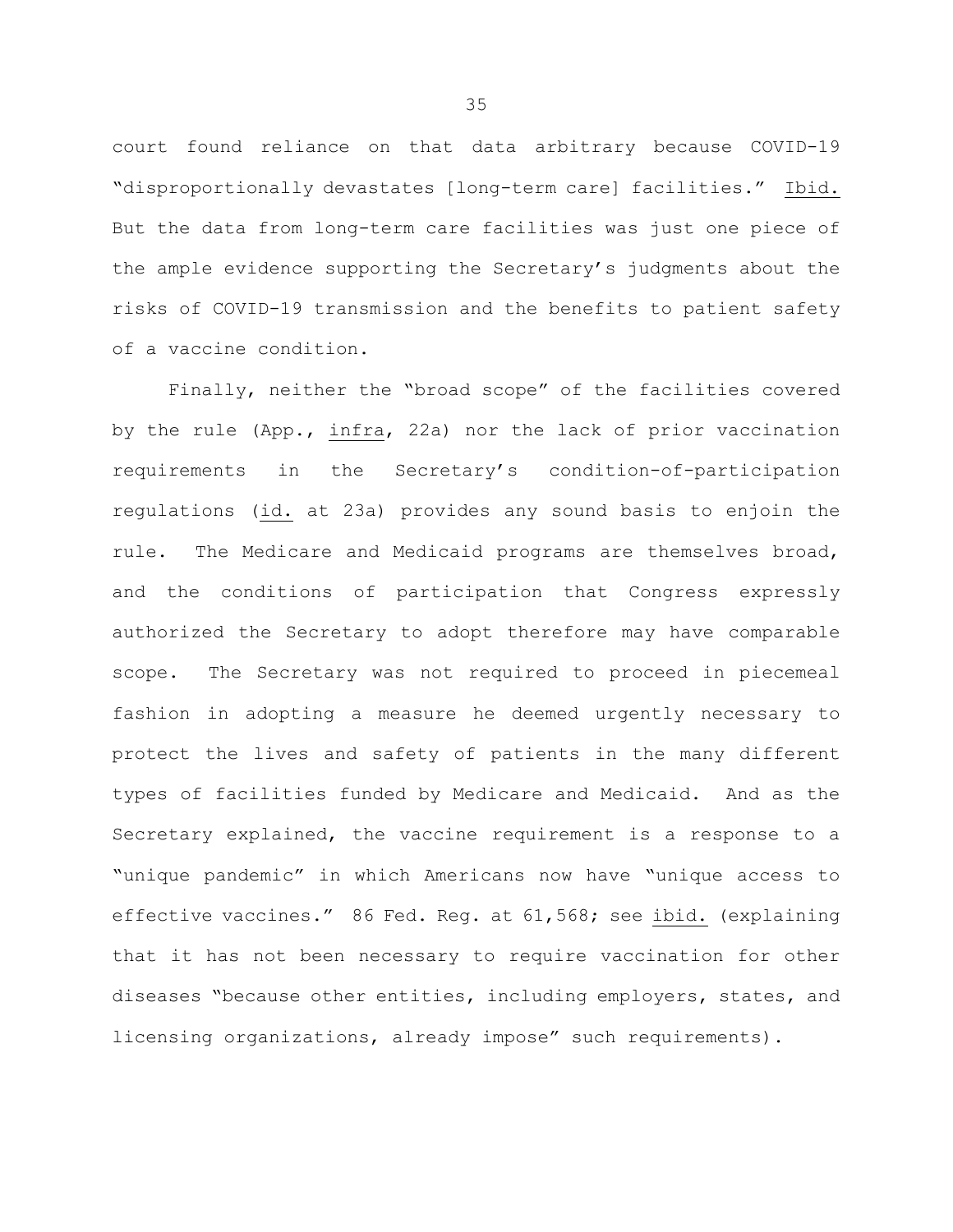# **C. The Secretary Had Good Cause To Issue The Rule Without Advance Notice And Comment**

The district court further erred in rejecting the Secretary's determination that there was good cause to make the rule effective immediately. See 86 Fed. Reg. at 61,583-61,585. The Secretary determined that patients in facilities funded by the Medicare and Medicaid programs are more likely than the general population to suffer severe illness or death from COVID-19, id. at 61,609; that there have already been more than half a million COVID-19 cases among healthcare staff, id. at 61,585; that rates among staff have grown since the Delta variant's emergence, ibid.; that COVID-19 cases are expected to spike during the coming winter months, id. at 61,584, and that this spike will coincide with flu season, raising the additional danger of combined infections and added pressure on the healthcare system, ibid.

The Secretary determined that "a further delay in imposing a vaccine mandate would endanger the health and safety of additional patients and be contrary to the public interest." 86 Fed. Reg. at 61,584. And he predicted that the rule will save hundreds and potentially thousands of lives every month, id. at 61,612, which manifestly constitutes good cause to proceed immediately. See Sorenson Commc'ns Inc. v. FCC, 755 F.3d 702, 706 (D.C. Cir. 2014) ("[W]e have approved an agency's decision to bypass notice and comment where delay would imminently threaten life.").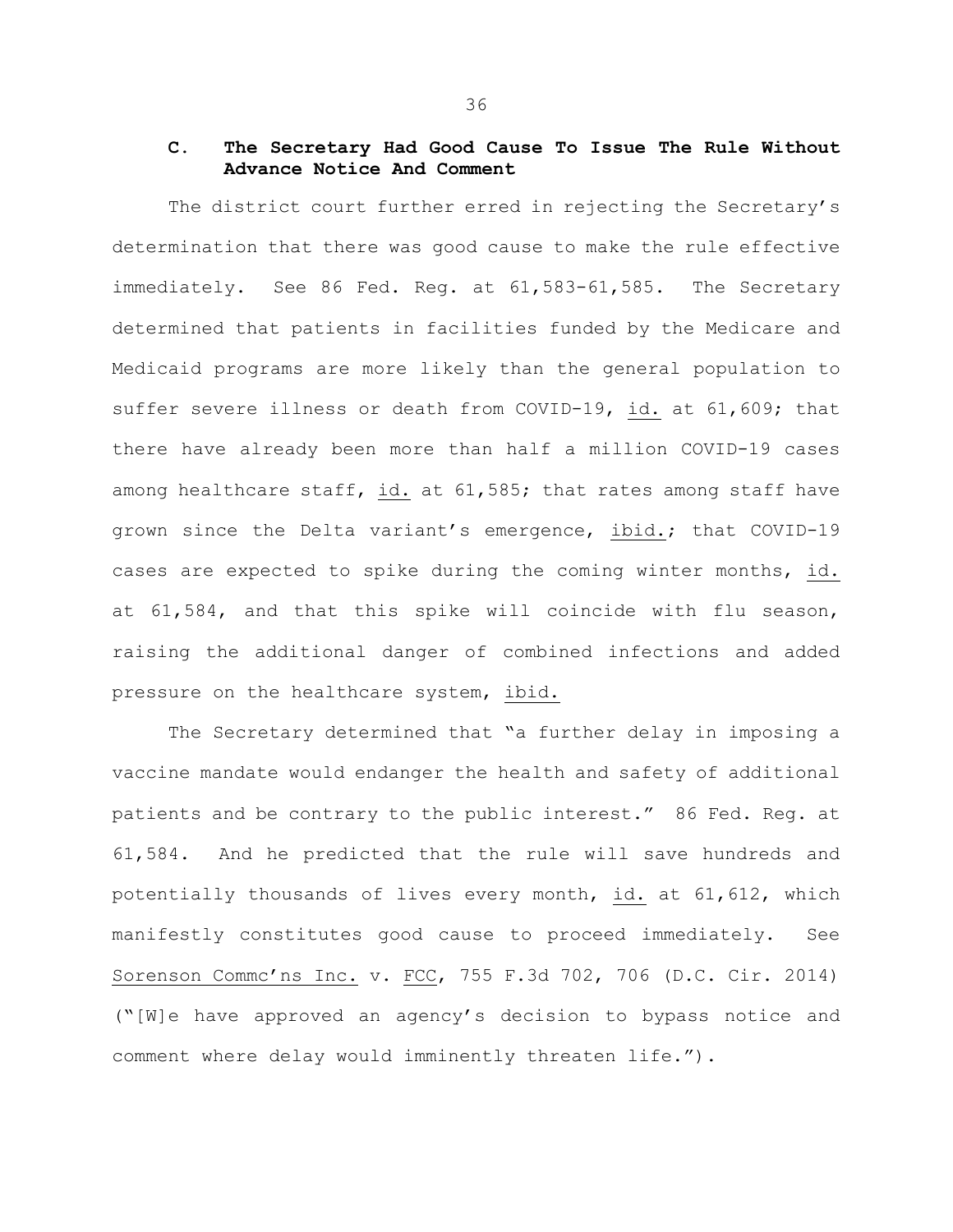The district court's suggestion that the Secretary should have acted "earlier," App., infra, 14a, would not, even if true, be reason to block a rule that will prevent many patient deaths in the coming weeks and months. And in any event, the Secretary acted in response to the rapidly evolving conditions of the pandemic, including low vaccination rates among healthcare workers, 86 Fed. Reg. at 61,559-61,560, and "the emergence and spread of the highly transmissible Delta variant," id. at 61,559; see also Florida, 2021 WL 5768796 at \*14 n.2 (noting that the Secretary acted within a few months after the first vaccine received "final approval" from the Food and Drug Administration).

In addition, respondents have not identified any prejudice arising out of the lack of a prior comment period. 5 U.S.C. 706 ("[D]ue account shall be taken of the rule of prejudicial error."). They did not identify any significant issue that the Secretary failed to address, instead relying heavily on the staff-departure risk that the Secretary thoroughly addressed. Thus, respondents have failed to show any harm from the alleged procedural error. See Shinseki v. Sanders, 556 U.S. 396, 409–411 (2009) (explaining that the "burden of showing that an error is harmful normally falls upon the party attacking the agency's determination").

# **III. The Balance Of Equities Overwhelmingly Favors A Stay**

The district court's injunction causes direct, irreparable injury to the interests of the United States and the public --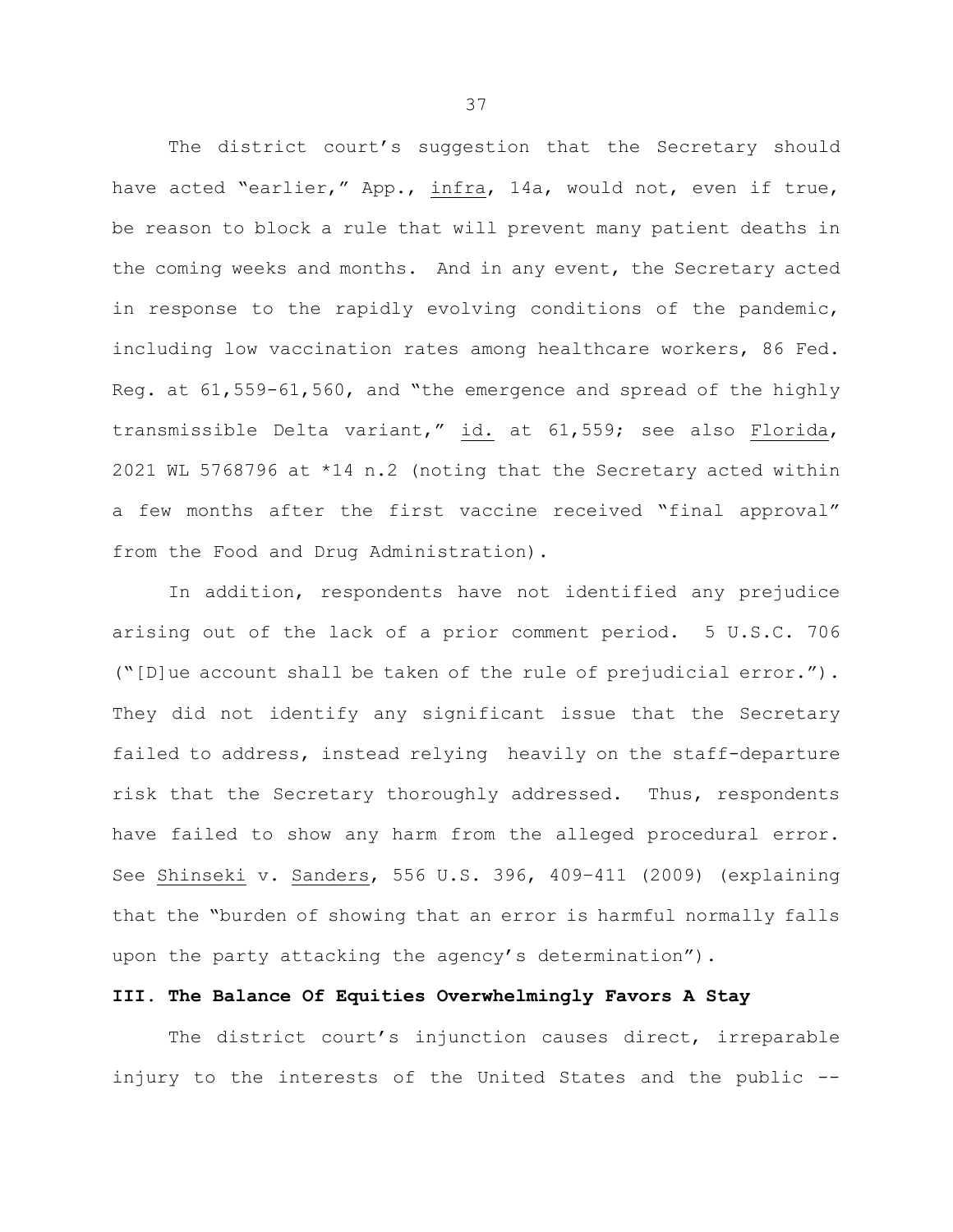interests that "merge" here. Nken v. Holder, 556 U.S. 418, 435 (2009). Indeed, delaying the rule would cause serious, tangible harm to public health. If the rule remains stayed during this winter's anticipated COVID-19 surge, hundreds and potentially thousands of patients may die at hospitals, nursing homes, and other facilities participating in Medicare and Medicaid as the result of COVID-19 infections transmitted to them by staff. The Secretary reasonably determined that this direct threat to human life and health greatly outweighs the potential indirect effects if some workers quit rather than receive the vaccine. See App., infra, 28a-31a. There is no sound reason to reject the consensus of leading healthcare organizations and the judgment of the Secretary that the benefits of requiring healthcare workers to be vaccinated far outweigh any countervailing concerns.

Nor have respondents identified any other irreparable harm that could justify the broad preliminary injunction entered by the district court. As this Court has emphasized, the "role of courts" is limited to providing "relief to claimants, in individual or class actions, who have suffered, or will imminently suffer, actual harm." Lewis v. Casey, 518 U.S. 343, 349 (1996). The only claimants before the Court are the ten respondent States. They do not speak for healthcare workers, whose representatives strongly support COVID-19 vaccination requirements. See Joint Statement. Nor can the States bring suit on behalf of private providers or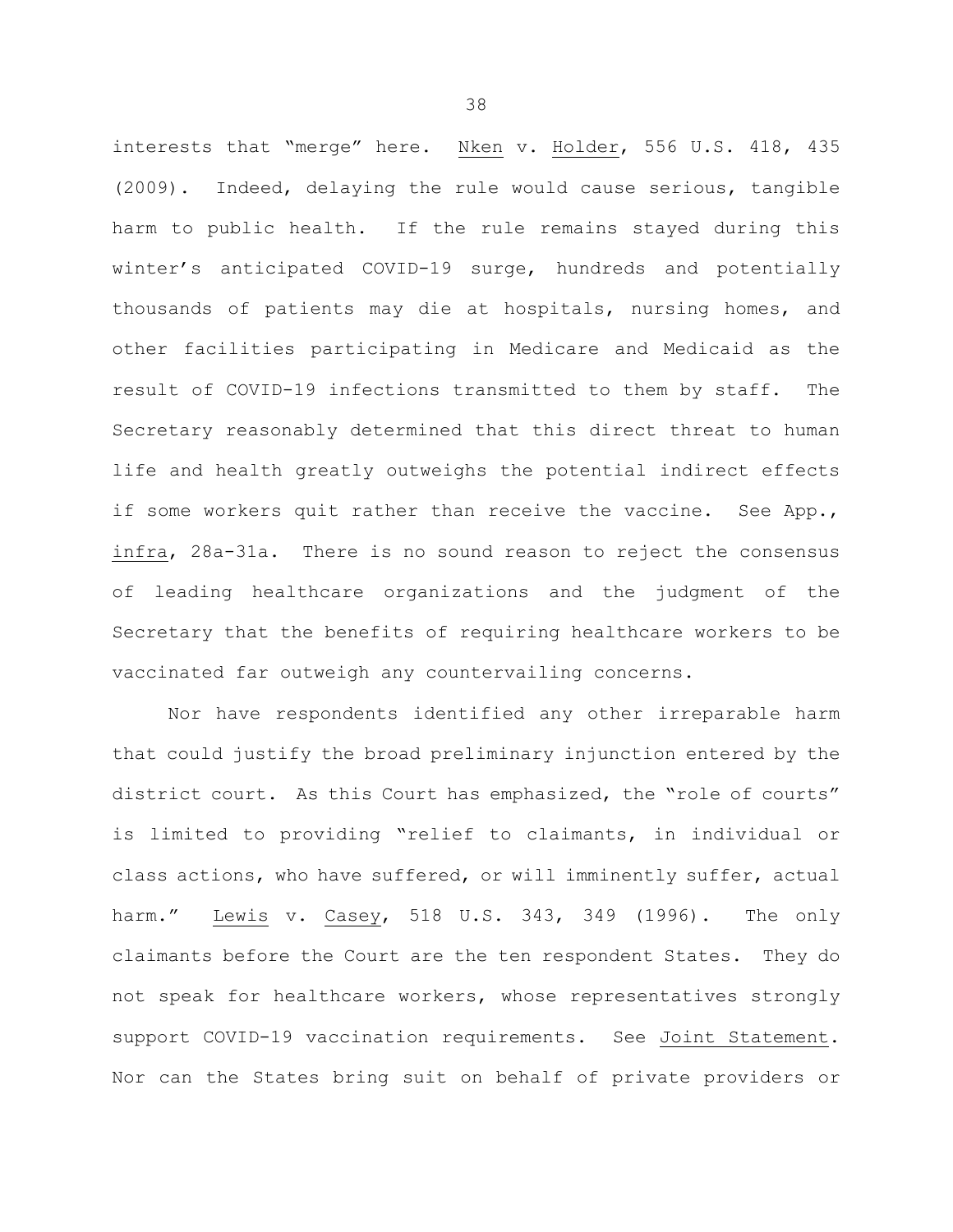other private parties, because "[a] State does not have standing as parens patriae to bring an action against the Federal Government." Alfred L. Snapp & Son, Inc. v. Puerto Rico, 458 U.S. 592, 610 n.16 (1982). And even with respect to their own staterun facilities, respondents cannot demonstrate irreparable harm, because any sanctions that might be imposed against such facilities for failing to comply with conditions of Medicare- or Medicaidparticipation would be subject to judicial review. See Shalala v. Illinois Council on Long Term Care, Inc., 529 U.S. 1, 8-9 (2000) (describing the Medicare statute's special review system).

The balance of equities and public interest are unaltered by state laws purporting to restrict vaccine mandates. Cf. App., infra, 28a. Even assuming that a State's abstract interest in enforcing its law is a cognizable Article III interest, the federal government has a compelling interest in enforcing the vaccination condition in facilities it pays to care for Medicare and Medicaid patients. Thus, the balance of equities and public interest do not depend on abstract notions of sovereignty, but on the realworld impact of the vaccination rule. And as already explained, the protections that the rule provides for the health and safety of patients substantially outweigh any countervailing concerns.

At a minimum, a partial stay should be granted because the injunction is overbroad. See, e.g., Trump v. International Refugee Assistance Project, 137 S. Ct. 2080, 2088 (2017) (per curiam).